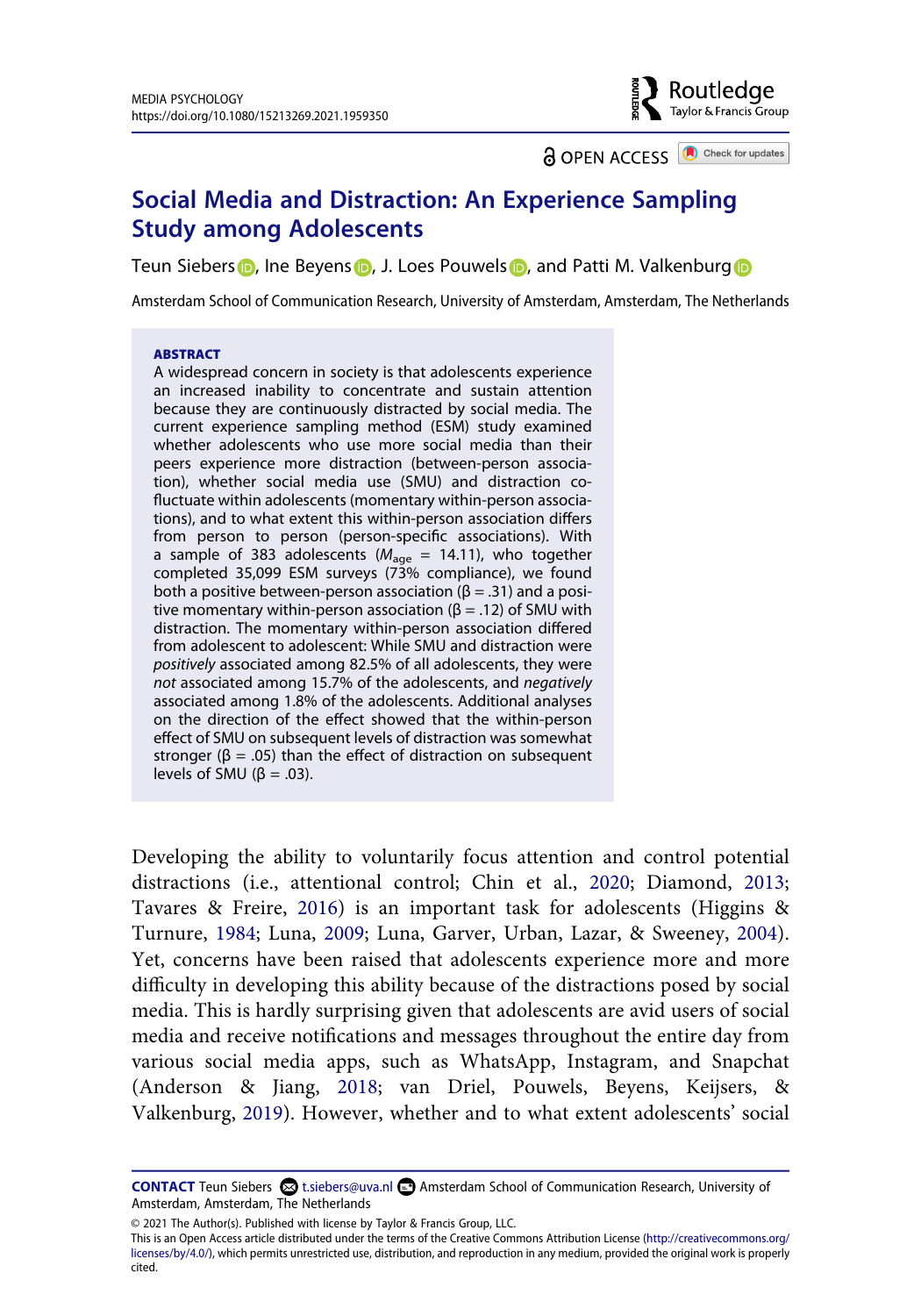2  $\left(\frac{1}{2}\right)$  T. SIEBERS ET AL.

media use (SMU) goes hand in hand with greater distractions still largely remains unclear.

<span id="page-1-8"></span><span id="page-1-7"></span><span id="page-1-4"></span>Up until now, about a dozen studies have tapped into the association between SMU and distraction, mostly among (young) adults. One part of these studies has investigated to what extent social media are distracting. These studies have shown that even the mere presence of a smartphone, the device adolescents typically use for social media, can lead to distraction (e.g., Johannes, Veling, Verwijmeren, & Buijzen, [2019;](#page-20-3) Kushlev, Proulx, & Dunn, [2016](#page-21-2); Stothart, Mitchum, & Yehnert, [2015](#page-22-0); Thornton, Faires, Robbins, & Rollins, [2014\)](#page-23-2). A second part of these studies has shown that these social media or smartphone distractions are related to various outcomes, such as academic achievement (e.g., Fox, Rosen, & Crawford, [2009](#page-20-4); McCoy, [2016](#page-21-3)), task performance (Brooks, [2015](#page-20-5)), well-being (Johannes et al., [2020](#page-20-6)), and productivity (Mark, Iqbal, & Czerwinski, [2017\)](#page-21-4). Finally, a third part of these studies has revealed that (social) media use is related to distraction and various indicators of failure in attentional control, such as concentration problems (Aalbers et al., [2019;](#page-19-1) Levine, Waite, & Bowman, [2007](#page-21-5); Xie, Rost, Wang, Wang, & Monk, [2021](#page-23-3)).

<span id="page-1-11"></span><span id="page-1-5"></span><span id="page-1-3"></span><span id="page-1-2"></span><span id="page-1-0"></span>While providing important insights into the topic of SMU and distraction, the current literature leaves two important gaps. A first gap is that knowledge about the association between SMU and distraction among adolescents is scarce, especially about the momentary associations. Whereas the few prior studies predominantly focused on the associations between SMU and trait-like operationalizations of distraction, it has been shown that trait-like levels of attention and distraction can also fluctuate on a momentary basis, for example, as a consequence of tiredness (Riley, Esterman, Fortenbaugh, & DeGutis, [2017](#page-22-1)) or disturbing environmental factors (Vasilev, Kirkby, & Angele, [2018](#page-23-4)). Thus, the question of whether adolescents' SMU and distraction co-fluctuate on a momentary basis remains unanswered. Therefore, the first aim of this study is to examine both the between-person and the momentary withinperson associations of adolescents' SMU with distraction.

<span id="page-1-10"></span><span id="page-1-9"></span><span id="page-1-6"></span><span id="page-1-1"></span>A second related gap in the literature is that studies have overlooked the idea that the association between SMU and distraction may differ from person to person. Media effects theories and models such as the Differential Susceptibility to Media Effects Model (DSMM; Valkenburg & Peter, [2013\)](#page-23-5) assume that adolescents differ in how they select and respond to social media. Following this line of thought, the association between SMU and distraction may be stronger for certain adolescents than for others, for instance, because they may vary in their overall usage of social media or in their trait-like ability to sustain attention. To truly understand how SMU and distraction are related within each individual adolescent, scholars have recently called for a personspecific (or idiographic) approach in research on SMU (e.g., Beyens, Pouwels, van Driel, Keijsers, & Valkenburg, [2020b;](#page-19-2) Odgers & Jensen, [2020;](#page-21-6) Valkenburg,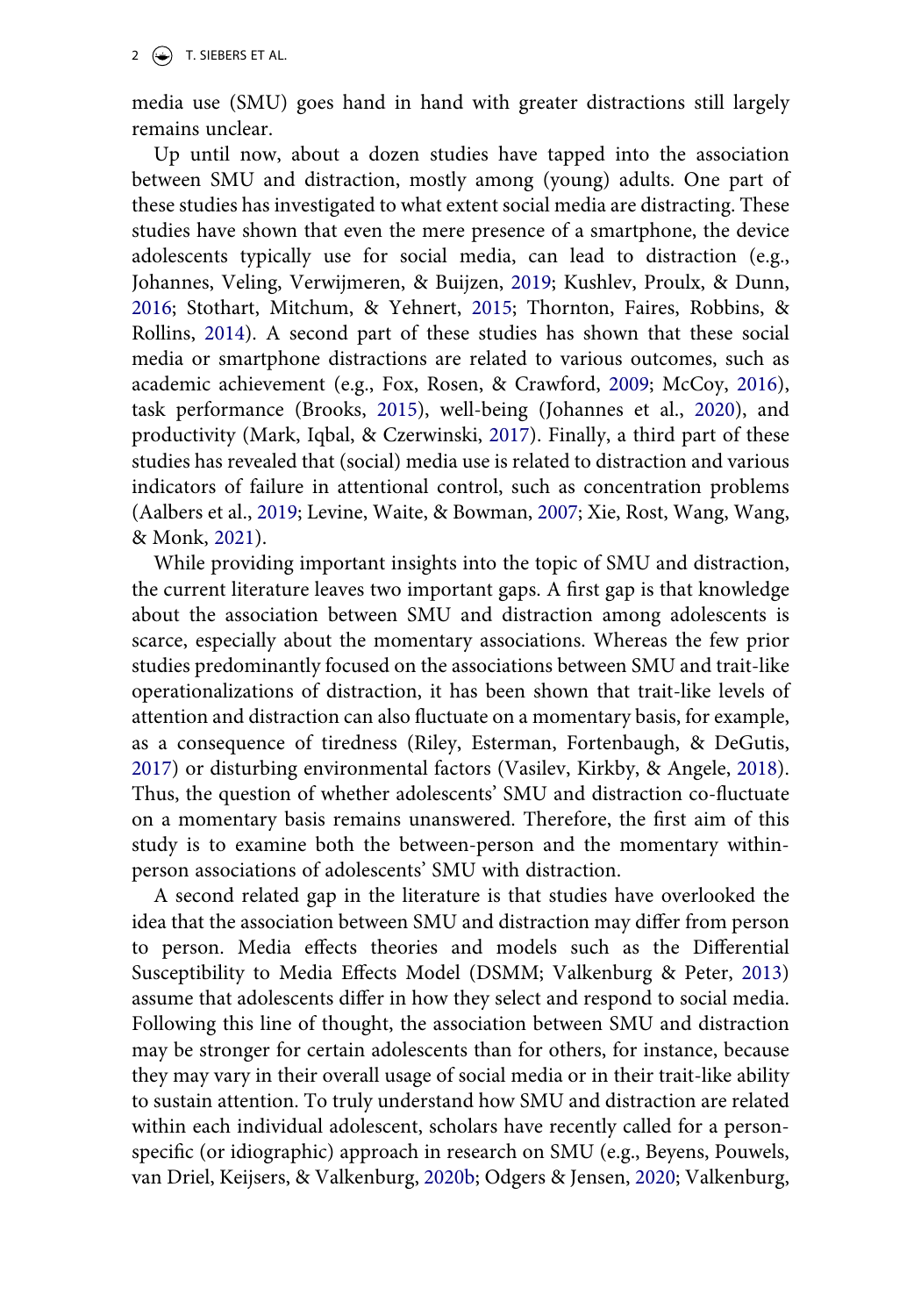<span id="page-2-7"></span>Beyens, Pouwels, van Driel, & Keijsers, [2021a\)](#page-23-6). Therefore, our second aim is to investigate the association between SMU and distraction for every single adolescent and to examine to what extent these person-specific associations differ from adolescent to adolescent.

<span id="page-2-2"></span>To address these two gaps in the literature, the current study investigated the between-person, the within-person, and the person-specific associations between SMU and distraction among adolescents. To that end, we conducted an experience sampling study among a sample of 383 adolescents (35,099 observations in total). We focused on adolescents because, on the one hand, their underdeveloped abilities for attentional control make them more vulnerable to experience distractions compared to other age groups, such as young adults (Cohen Kadosh, Heathcote, & Lau, [2014;](#page-20-7) Stawarczyk, Majerus, Catale, & D'Argembeau, [2014\)](#page-22-2). On the other hand, adolescents are avid users of social media, and social media platforms form the perfect stage to fulfill developmental tasks, such as forming an identity, bonding with peers, and becoming autonomous from parents (Borca, Bina, Keller, Gilbert, & Begotti, [2015](#page-20-8); Meeus, Eggermont, & Beullens, [2018\)](#page-21-7).

### <span id="page-2-6"></span><span id="page-2-4"></span><span id="page-2-1"></span>*The Between-Person Association of Social Media Use with Distraction*

<span id="page-2-5"></span>Young adults who spend more time on social media than others experience more distraction (Aalbers et al., [2019;](#page-19-1) Levine et al., [2007;](#page-21-5) Xie et al., [2021](#page-23-3)). An important explanation for this finding is the fact that some individuals may be more alert to social media notifications than others. This alertness, called "online vigilance" (Johannes et al., [2019;](#page-20-3) Reinecke et al., [2018](#page-22-3)), may develop automatic tendencies to check social media regularly (Bayer, Campbell, & Ling, [2016](#page-19-3)). These automatic checking behaviors, or "connection habits" (Bayer et al., [2016](#page-19-3)), could make it difficult to focus, shift, and sustain attention voluntarily. Hence, adolescents who display higher levels of constant alertness may have more difficulties sustaining attention and stay focused than their peers, and may use social media more than their peers.

<span id="page-2-8"></span><span id="page-2-3"></span><span id="page-2-0"></span>The first contribution of this study is to shed light on these individual differences between adolescents. Building on the approach of Aalbers et al. ([2019\)](#page-19-1), we investigated the between-person association of SMU with distraction by aggregating across all within-person momentary measures of SMU and distraction (i.e., 126 momentary assessments at maximum) toward a trait-like measure (Fleeson, [2001](#page-20-9)). Such momentary assessments generally reduce recall bias, and, as a result, yield more ecologically valid data than one-time, global measurements (Van Gog, Kirschner, Kester, & Paas, [2012;](#page-23-7) van Roekel, Keijsers, & Chung, [2019](#page-23-8)). Altogether, in line with prior studies among young adults and assumptions from online vigilance, we expected to find a positive between-person association of SMU with distraction.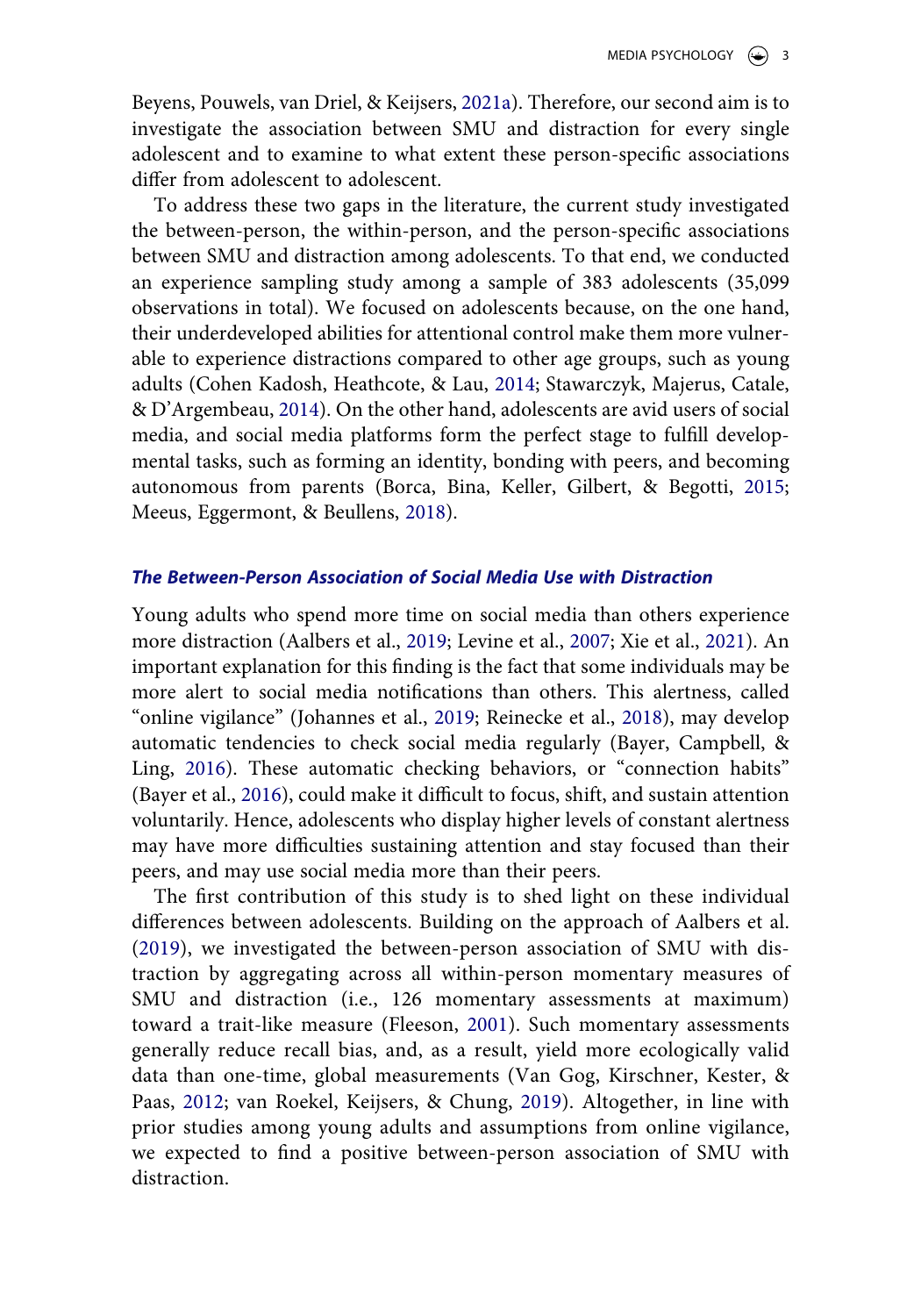$4 \quad \circledast$  T. SIEBERS ET AL.

H1: SMU is positively associated with distraction at the between-person level, such that adolescents who spend more time using social media (compared to other adolescents) experience more distraction (compared to other adolescents).

# *The Momentary Within-Person Association of Social Media Use with Distraction*

Indications exist that adolescents' preoccupation with social media may fluctuate from moment to moment (Johannes et al., [2020\)](#page-20-6). In fact, online vigilance is typically described as a "*state* of alertness" (Johannes et al., [2019,](#page-20-3) p. 215). For instance, adolescents may sometimes be more occupied with receiving messages from friends on WhatsApp or receiving likes on an Instagram post than at other moments. At moments when adolescents experience a heightened state of alertness, they may experience more difficulties to focus their attention and a stronger tendency to check their social media, and thus spend more time using social media.

Only one study among young adults has tapped into the momentary cofluctuations between SMU and attentional control (Aalbers et al., [2019](#page-19-1)). Aalbers et al. adopted a dynamic network approach to examine to what extent SMU and concentration problems are associated contemporaneously. They found that college students experienced more concentration problems during hours when they spent more time on social media, compared to hours when they spent less time on social media. As concentration problems and distraction are both indicators of attentional control failure, we hypothesized a positive association between adolescents' momentary SMU and momentary distraction at the within-person level.

H2: Momentary SMU is positively associated with momentary distraction at the within-person level, such that an increase in an adolescent's time spent using social media (relative to the adolescent's mean) is accompanied by an increase in this adolescent's distraction (relative to the adolescent's mean).

# *Heterogeneity in the Association between SMU and Distraction*

<span id="page-3-0"></span>Models of media uses and effects suggest that the way adolescents select and respond to media differs substantially between individuals (Valkenburg & Peter, [2013\)](#page-23-5). Likewise, the association between SMU and distraction may not be the same for each adolescent. Recently, scholars have called for research that examines heterogeneity at the person level and provides clarity on how media selection and effects differ from adolescent to adolescent (Lerner, Lerner, & Chase, [2019](#page-21-8); Russell & Gajos, [2020\)](#page-22-4). Instead of estimating an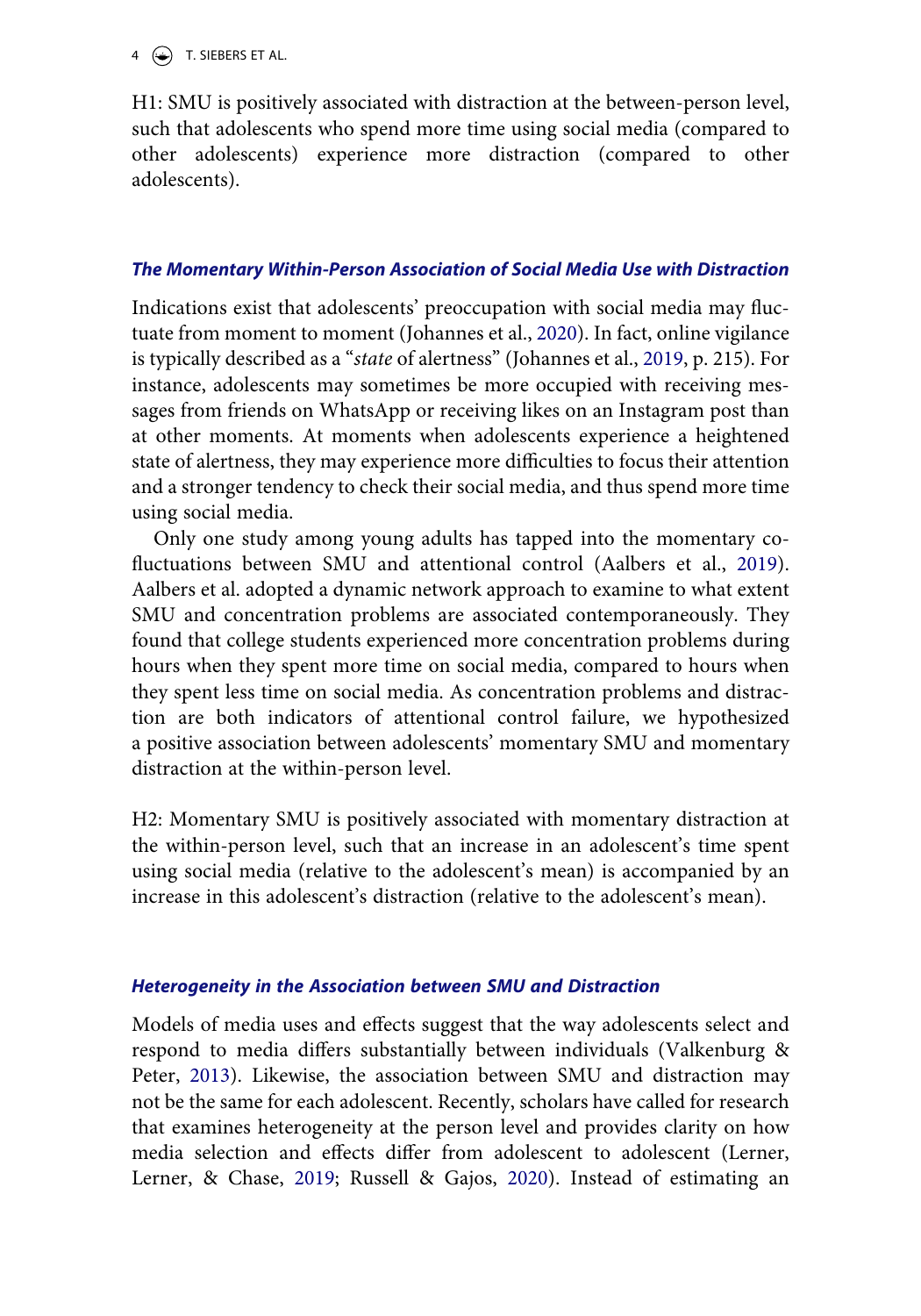<span id="page-4-0"></span>average effect size that applies to the overall sample (i.e., *nomothetic* approach) or subgroups (i.e., group-differential approach; e.g., based on active vs. passive use; Alloway & Alloway, [2012](#page-19-4)), a person-specific (or *idiographic*) approach estimates unique effect sizes for every individual (Lerner et al., [2019](#page-21-8)). This approach allows drawing conclusions based on the dispersion of associations that are unique for every person in the sample.

Recent studies have introduced this idiographic approach to social media research. For instance, Beyens et al. [\(2020b](#page-19-2)) showed that adolescents varied greatly in the extent to which passive SMU affected their well-being. The effect sizes found in this study ranged between −.24 and +.68. Similarly, other studies showed that there was substantial heterogeneity in the person-specific associations between SMU and a wide range of indicators of well-being and psychosocial functioning, such as depressive symptoms, self-esteem, friendship closeness, envy, inspiration, and enjoyment (Pouwels, Valkenburg, Beyens, van Driel, & Keijsers, [2021](#page-21-9); Rodriguez, Aalbers, & McNally, [2021](#page-22-5); Valkenburg et al., [2021a;](#page-23-6) Valkenburg, Beyens, Pouwels, van Driel, & Keijsers, [2021b](#page-23-9)). These studies underline that investigating person-specific susceptibilities is essential to obtain a deeper understanding of the scope of various effects that might manifest in a given population.

<span id="page-4-4"></span><span id="page-4-3"></span><span id="page-4-2"></span><span id="page-4-1"></span>Up to now, studies have shown individual differences in both SMU and distraction: Adolescents vary in the extent to which they use social media, how they use it, and for what purposes (Rideout & Fox, [2018](#page-22-6)), and they differ in their attentional control strategies and their level of distraction (Irons & Leber, [2020](#page-20-10)). However, what remains unknown is whether the within-person association between SMU and distraction also varies from adolescent to adolescent. The third contribution of this study is to shed light on how the association between SMU and distraction differs from person to person. Since this study is the first to examine the unique associations between SMU and distraction per adolescent, we had no clear expectations as to how heterogeneity would manifest itself. Thus, as a first step, we investigated the following research question:

RQ1: To what extent does the association between SMU and distraction differ from adolescent to adolescent?

### **Method**

The current preregistered study (see <https://osf.io/cszk7/>) is part of a larger project that investigates the psychosocial consequences of SMU among adolescents. The current study uses data from the first three-week ESM wave of the project, which was conducted in November and December 2019. While other studies in the larger project used data from this first ESM wave to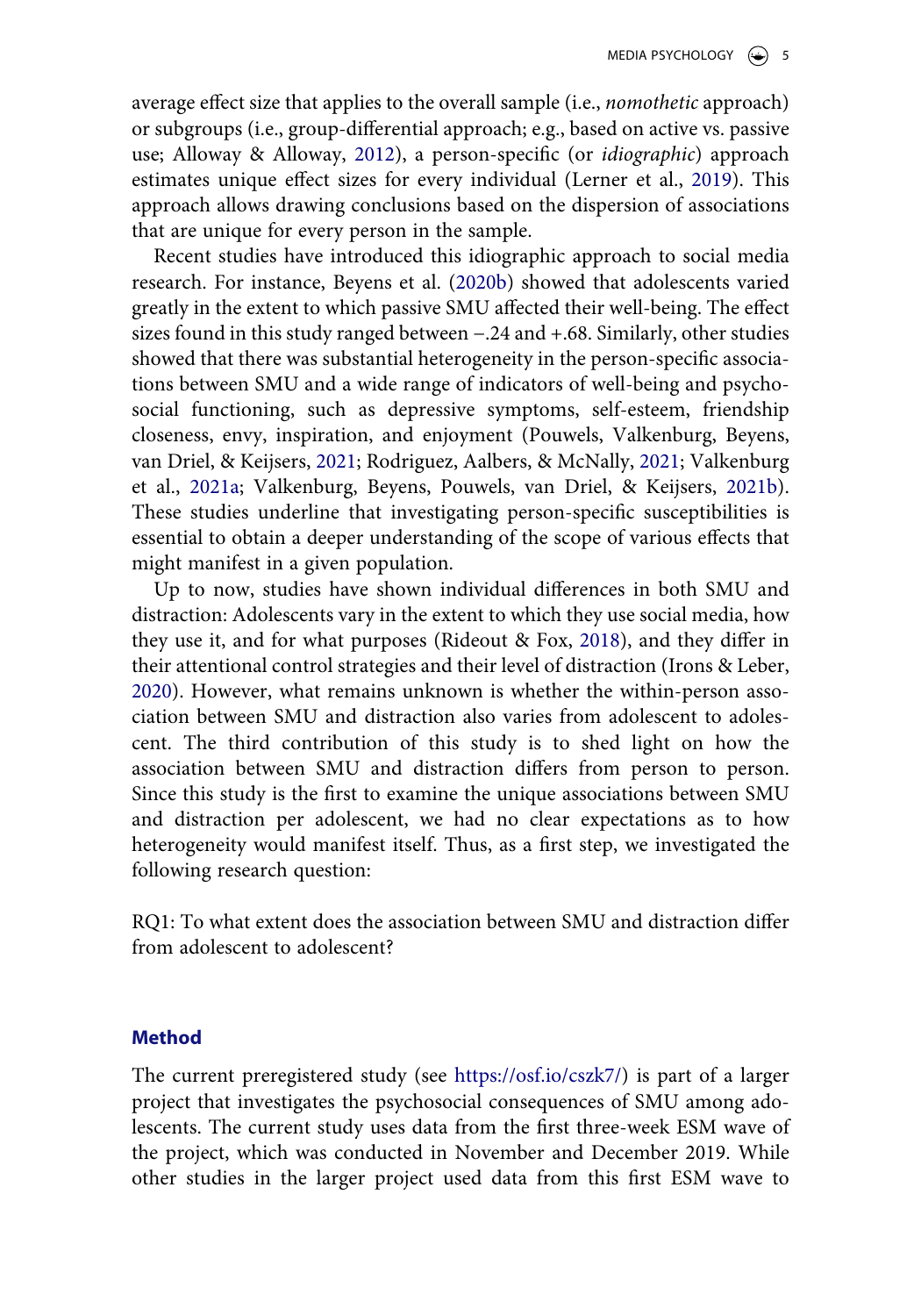investigate SMU in relation to different aspects of adolescents' psychosocial functioning (e.g., well-being, self-esteem), this study was the first to investigate SMU in relation to distraction (for a full overview, see <https://osf.io/spuza/>).

# *Participants*

A priori power analyses conducted before setting up the larger project (see [https://osf.io/tk8pw/\)](https://osf.io/tk8pw/) suggested that a sample size of 300 participants with at least 63 assessments (i.e., 50% of all assessments) would be sufficient to be able to detect small effect sizes and variance around these effects with a minimum of 80% power and a significance level of 5%. To account for potential technical failures and participant drop-out, we aimed for a sample size of 400 participants.

In total, 745 7th and 8th graders at a secondary school in the south of the Netherlands were invited to participate in the research project and 387 gave consent (52% consent rate) and signed up for the first ESM wave of this project. Following our preregistered plan, we excluded four participants from the analyses because they did not use social media, which resulted in a final sample of 383 subjects. On average, adolescents were 14.11 years old  $(SD = 0.69)$ , 56% were girls, and 96% were born in the Netherlands and selfidentified as being Dutch. The educational level of the adolescents varied between the prevocational secondary education track (42%), the intermediate general secondary education track (31%), and the academic preparatory education track (27%).

# *Procedure*

The procedure of this project was approved by the Ethics Review Board of the Faculty of Social and Behavioral Sciences at the University of Amsterdam. Several weeks ahead of data collection, researchers visited the school to provide adolescents and parents with detailed information about the goals of the research project. The students were enrolled after they and their parents gave written consent for participation. At the end of November 2019, researchers visited the school to provide participants with procedural instructions and to conduct a baseline survey. After completion of the baseline survey, participants installed the Ethica app on their mobile phones, which was required to collect the ESM data. An initial ESM survey was prompted from the app to check whether the installation was successful and to collect data on adolescents' SMU required for subsequent ESM triggers (i.e., to personalize their trigger schedule based on the school schedule and to tailor the SMU questions in the ESM surveys). Participants were free to ask questions to the three researchers who were present. The three-week ESM study started four days after this baseline session.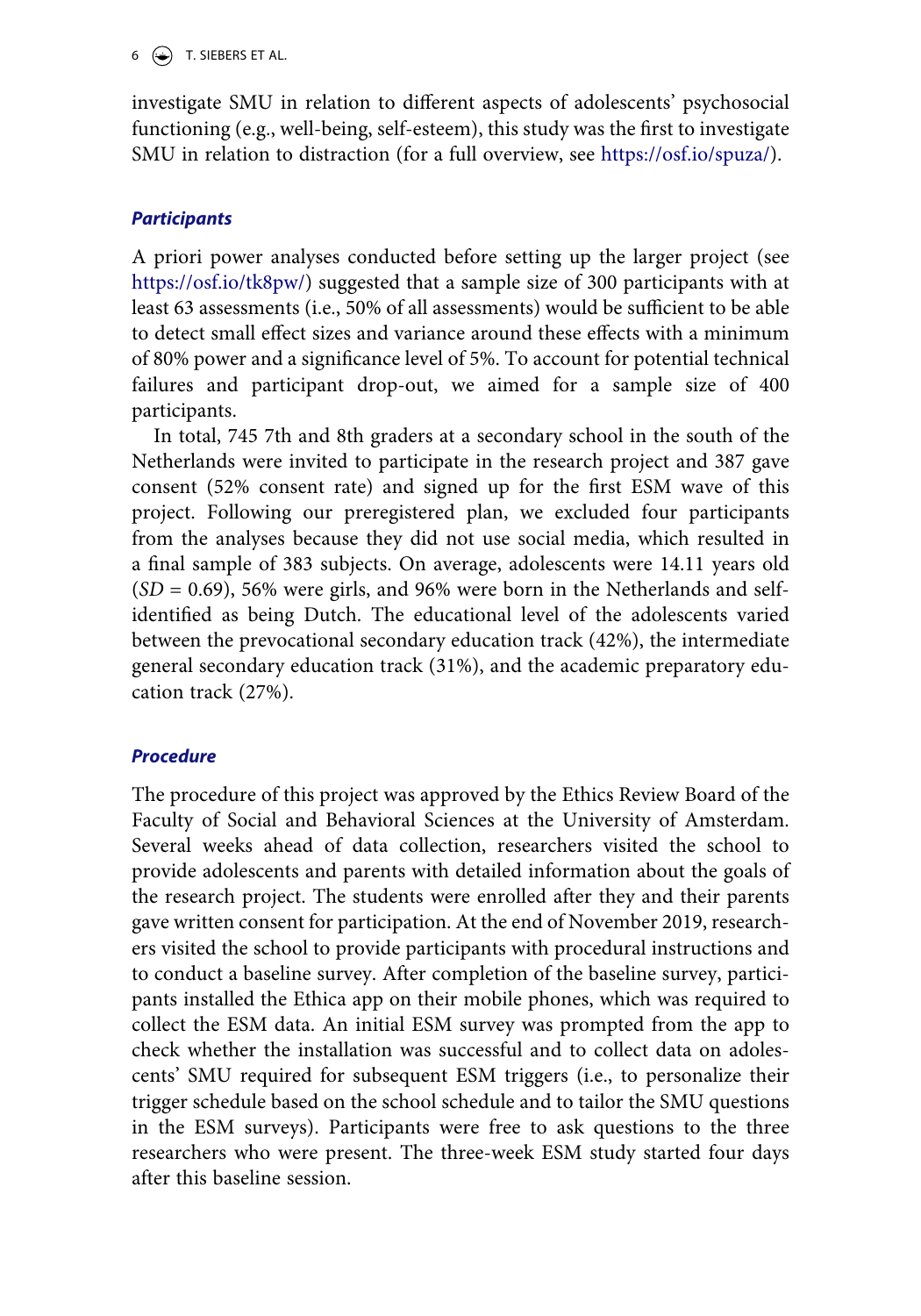### *ESM assessments*

In total, each participant received 126 ESM surveys distributed over six time points per day, for 21 consecutive days. This total number was based on the recommendation to have at least 50 to 100 assessments per participant to allow a meaningful interpretation of person-specific effects (Molenaar & Campbell, [2009](#page-21-10); Voelkle, Oud, von Oertzen, & Lindenberger, [2012\)](#page-23-10). The assessments were semi-randomly distributed throughout the day, that is, at random times within fixed intervals to account for class schedules and sleeping in on Saturdays and Sundays (the notification scheme is available at [https://osf.io/](https://osf.io/9dnjm/) [9dnjm/](https://osf.io/9dnjm/)). Participants had 30 min to complete the survey before it expired. For the first and last surveys of each day, the expiration time was extended to 60 min and 120 min, respectively, to account for travel time and evening activities. After five to ten minutes, an automatic reminder popped up if participants had not yet completed the survey.

### *Incentives*

<span id="page-6-0"></span>Participants received a small gadget for completing the baseline survey and €0.30 for every completed ESM survey. In addition, each day we ran a lottery in which four winners were drawn from a pool of participants who had completed all surveys on the day before. The lottery winners all received a bonus of  $E25$ . An interactive website for real-time monitoring (built with Shiny R; Chang, Cheng, Allaire, Xie, & McPherson, [2020](#page-20-11)) allowed participants to inspect FAQs, the page where lottery winners were announced, and their personal dashboard including an overview of their total earnings and compliance.

# *Compliance*

<span id="page-6-1"></span>In theory, a total of 48,258 surveys could be completed in this study, based on 383 participants who each received 126 assessments. Due to unforeseen technical errors, the Ethica app failed to send out 449 surveys (1%). As such, a total of 47,809 surveys was sent successfully (for a compliance overview of the full project, see <https://osf.io/se98b/>). With 35,099 completed surveys, the overall compliance in this study was 73%, which is a good compliance rate compared to other ESM studies among adolescents (van Roekel et al., [2019\)](#page-23-8). On average, participants completed 91.6 surveys each (*SD* = 23.5, range = 11–125), which gave sufficient power to conduct person-specific effects analyses (Molenaar & Campbell, [2009](#page-21-10); Voelkle et al., [2012\)](#page-23-10). The group of lowly committed participants (i.e., those who completed less than a quarter of all surveys) was relatively small (4.2%) compared to the group of highly committed participants (i.e., those who completed more than three-quarters of all surveys; 53.8%).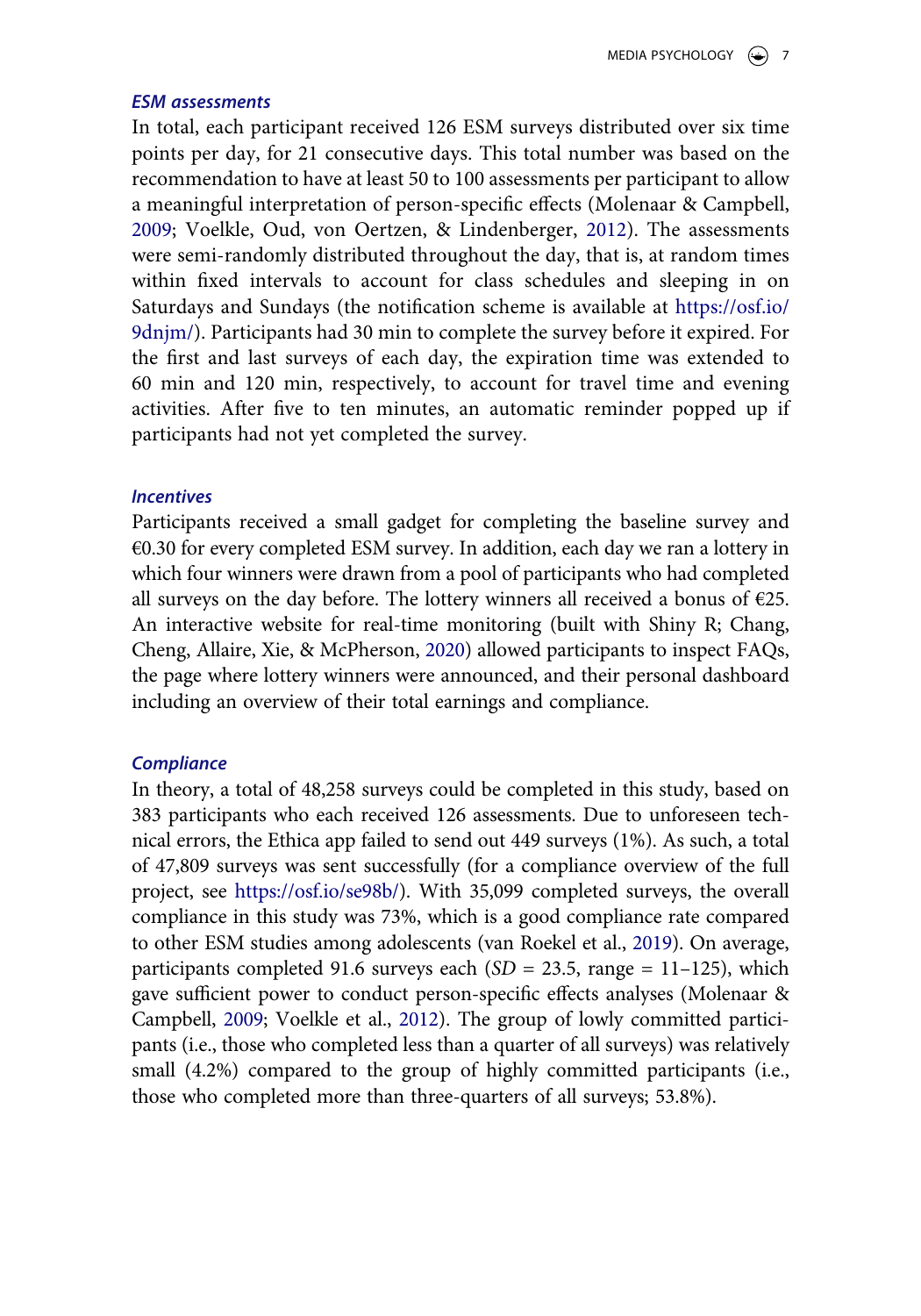# *Measures*

Each ESM survey consisted of 23 items, including questions about SMU, distraction, and other topics not included in the current study. The morning and evening surveys each contained one additional question.

# *Social media use*

Social media use was measured with eight items over three different social media platforms: Instagram, WhatsApp, and Snapchat. Participants only received questions about a specific platform if they used it more than once a week, as indicated in the initial survey that was distributed directly after the baseline measurement. The total number of ESM items was equally balanced across individuals by providing alternative questions to those participants who did not use Instagram, WhatsApp, or Snapchat. Instagram use was measured with three items ("*How much time over the past hour have you spent viewing posts/ stories of others on Instagram?*" " . . . *reading direct messages on Instagram?*" and " . . . *sending direct messages on Instagram?*"), WhatsApp use with two items (" *. . . reading messages on WhatsApp?*" and *" . . . sending messages on WhatsApp?*"), and Snapchat use with three items (" ... viewing stories of others on Snapchat?"<sup>"</sup> ... *viewing snaps of others on Snapchat?*" and " ... sending snaps on *Snapchat?*"). Participants could choose a value between 0 and 60 min, with 1-min intervals. Sum scores were established by summing the items per platform and were recoded as 60 min in case they exceeded 60 min (3.9% of all completed assessments). The platform scores were summed to create the total SMU measure, and values were again recoded as 60 min upon exceedance (10.5% of all completed assessments). Finally, we divided the SMU score by 10 to facilitate the interpretation and comparability with the distraction measure (i.e., scale from 0 to 6), so that an increase of 1 unit reflects an increase of 10 min of SMU. To investigate the between-person association of SMU and distraction (H1), the mean score of all momentary SMU assessments over the three weeks was used for each participant (see Fleeson, [2001\)](#page-20-9).

# *Distraction*

To assess distraction, participants responded to the question "*To what extent were you distracted by something over the past hour?*" on a 7-point scale ranging from 0 (*not at all*) to 6 (*completely*), with 3 (*a little*) as the midpoint. This item was based on the momentary attentional control measure of Chin et al. ([2020](#page-20-0)). To investigate the between-person association between SMU and distraction (H1), the mean score of all momentary distraction assessments over the three weeks was used for each participant (see Fleeson, [2001\)](#page-20-9).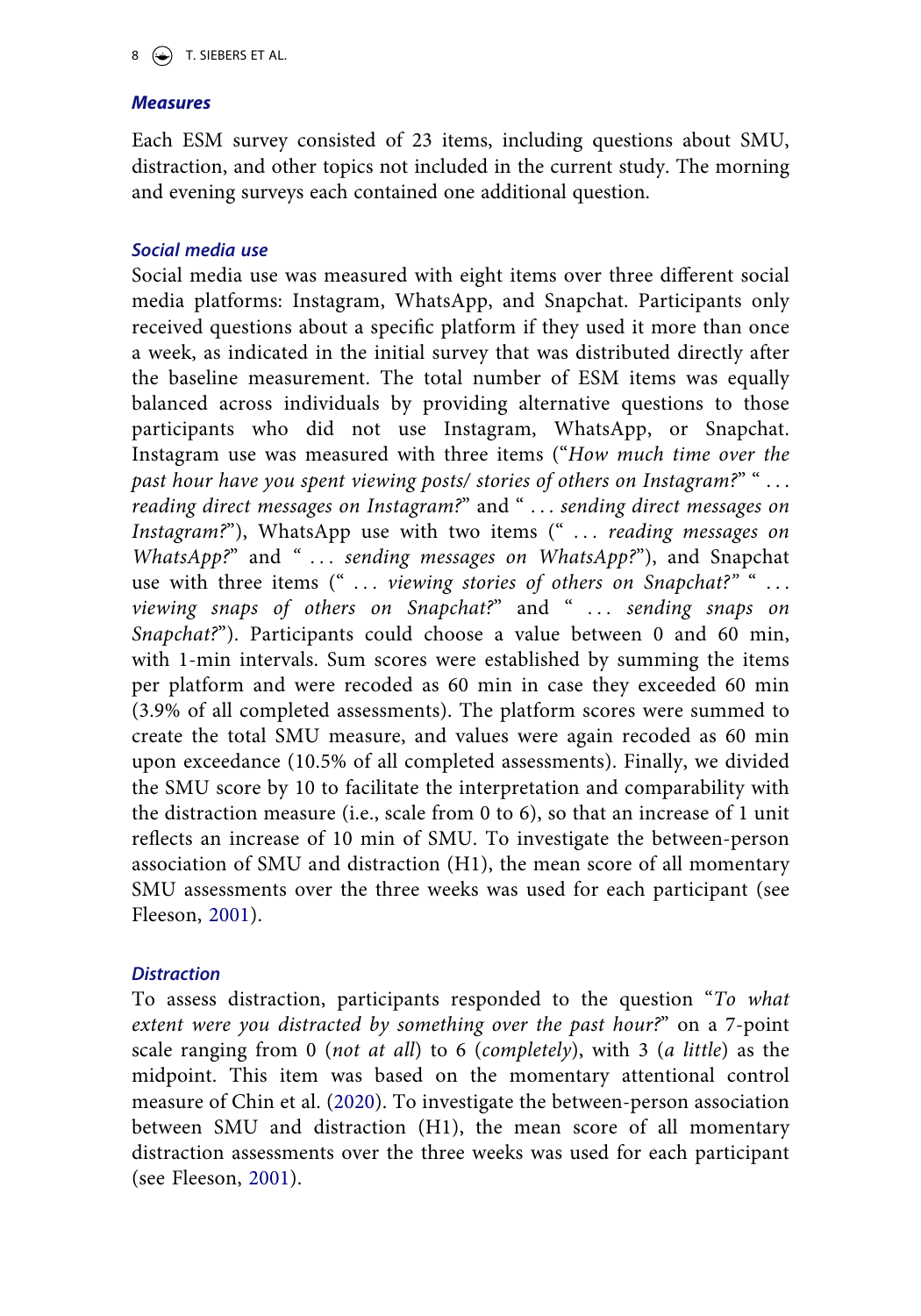#### *Statistical Analyses*

<span id="page-8-2"></span>As preregistered, we examined the between-person, within-person, and person-specific associations between SMU and distraction using multilevel modeling to account for the nested structure of the data. We conducted the analyses in Mplus 8.4 because, unlike other statistical software, it provides standardized parameter estimates for the fixed effects models (Muthén & Muthén, [2017,](#page-21-11) p. 799). An improvement was made to our original preregistered plan: Instead of using Maximum likelihood estimation with robust standard errors (MLR), we used Bayesian Markov Chain Monte Carlo (MCMC) estimation, for two reasons. First, in addition to standardizing the fixed effects, Bayesian estimation also standardizes the parameters for every single person (Schuurman, Ferrer, de Boer-Sonnenschein, & Hamaker, [2016](#page-22-7)). More specifically, for each individual, Mplus standardizes the coefficients at the within-person level, thereby providing the *person-specific within-person standardized* parameters. We refer to this as person-specific associations and interpret the estimates as person-specific effect sizes. Second, the Bayes estimator uses *latent* person means and *latent* person-mean centering for disentangling between- and within-person associations, which is preferred over *observed* means and *observed* person-mean centering (McNeish & Hamaker, [2020](#page-21-12)). Since we did not specify priors, the parameter estimation fully relied on the data. The results of the Bayesian estimation method are therefore practically similar to those obtained when using the preregistered MLR estimation method (Van de Schoot et al., [2014;](#page-23-11) see supplement A on <https://osf.io/tzn34/> for the model results obtained with MLR estimation).

<span id="page-8-3"></span><span id="page-8-0"></span>We estimated four multilevel models with distraction as outcome variable. The null model (or intercept-only model, Model 0) was estimated with three levels, namely observations (level 1) nested within persons (level 2), who were nested within classes (level 3), to determine the amount of variance at each level. Since the variance in distraction at the class level was only 5%, we continued the analyses by estimating two-level rather than three-level models. We used the two-level intercept model to compute the Intra-Class Correlations (ICC) via the *statsBy()* function from the *psych* package in R (R Core Team, [2020](#page-22-8); Revelle, [2020\)](#page-22-9).

<span id="page-8-4"></span><span id="page-8-1"></span>The first model (Model 1) served as our reference model and included two fixed control variables to detrend the data: the notification number of the day and a dummy variable indicating whether it was a weekday (0) or a weekend day (1). Detrending was required because we were interested in the within-person associations of SMU with distraction irrespective of the type of day or time of the day (Wang & Maxwell, [2015](#page-23-12)). In the second model (Model 2), SMU was added as a fixed effect both at the between-person level (i.e., latent person means) and the within-person level (i.e., latent personmean centered scores) to investigate the between-person (H1) and within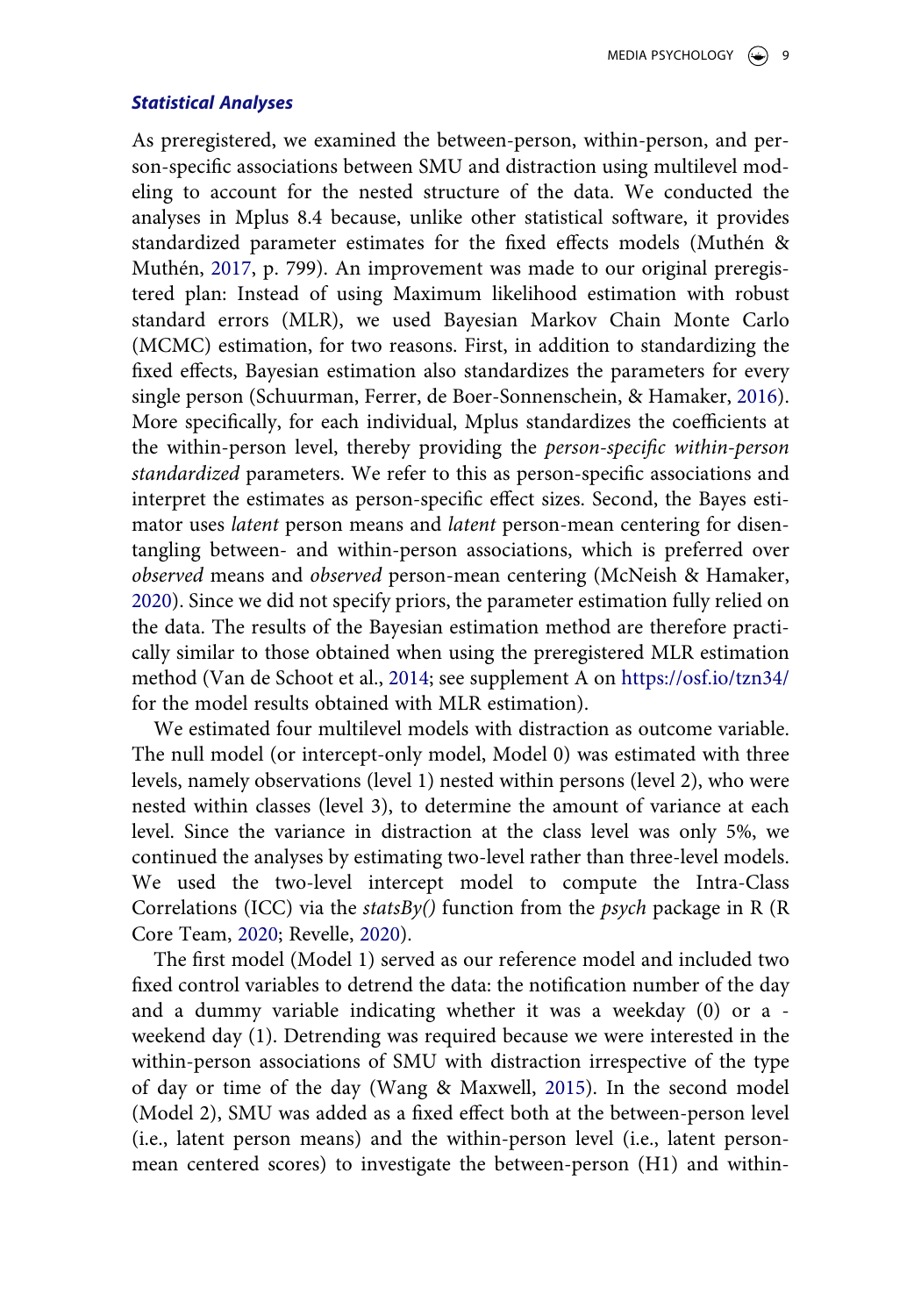10  $\left(\bigoplus\right)$  T. SIEBERS ET AL.

person associations (H2) of SMU with distraction, respectively. Finally, random slopes for SMU were added to the third model (Model 3) to examine the heterogeneity in person-specific associations of SMU with distraction (RQ1).

<span id="page-9-3"></span>We ran the models with a minimum of 5,000 iterations. The models successfully converged when the Potential Scale Reduction (PSR) values approached 1. We then doubled the number of iterations and ran each model again to exclude the potential of a premature stoppage problem, as recommended by Schultzberg and Muthén ([2018\)](#page-22-10). While our original preregistered plan was to compare models based on the Akaike information criterion (AIC) and Bayesian information criterion (BIC), the Bayesian estimation approach does not provide such indices. Therefore, we compared the explained variance of each model, both at the within- and between-person level.

<span id="page-9-2"></span><span id="page-9-1"></span>For between-person associations, we interpreted .10, .20, and .30 as small, medium, and large effects, respectively, thereby following Gignac and Szodorai ([2016](#page-20-12)). For the within-person and person-specific associations, we interpreted effect sizes as small as .05 as meaningful, as recommended by Adachi and Willoughby ([2015\)](#page-19-5). We evaluated the person-specific effect sizes obtained from Model 3 to interpret the amount of heterogeneity and to generate a corresponding distribution plot.

#### *Data Availability Statement*

The codebook [\(https://osf.io/y85mp/\)](https://osf.io/y85mp/), the preregistration of the design and sampling plan ([https://osf.io/327cx\)](https://osf.io/327cx), the preregistration of the analysis plan (<https://osf.io/xszta>), and the syntaxes used to prepare, analyze, and visualize the data [\(https://osf.io/5ts3r/](https://osf.io/5ts3r/)) are publicly available on the Open Science Framework (OSF). The anonymized data set that was used for the current study is published on Figshare (Siebers, Beyens, Pouwels, & Valkenburg, [2021\)](#page-22-11).

#### <span id="page-9-4"></span>**Results**

#### *Descriptive Statistics and Correlations*

As [Table 1](#page-9-0) shows, on average, participants reported little distraction (*M* = 1.42, *SD* = 1.72, range = 0–6) and spent 16.97 min on social media (*SD* = 20.90) in

<span id="page-9-0"></span>**Table 1.** Descriptive statistics and within-person, between-person, and intra-class correlations of social media use and distraction.

|                  |       | Descriptive Statistics |          | Correlations |        |     |
|------------------|-------|------------------------|----------|--------------|--------|-----|
|                  | М     | SD                     | Ranae    | Between      | Within |     |
| Distraction      | .42   |                        | 0-6      |              |        | .38 |
| Social Media Use | 16.97 | 20.90                  | $0 - 60$ | .33          | .12    | ،4. |

Means reflect the average of the person means. Both the between-person and within-person correlations were significant (*p* < .001).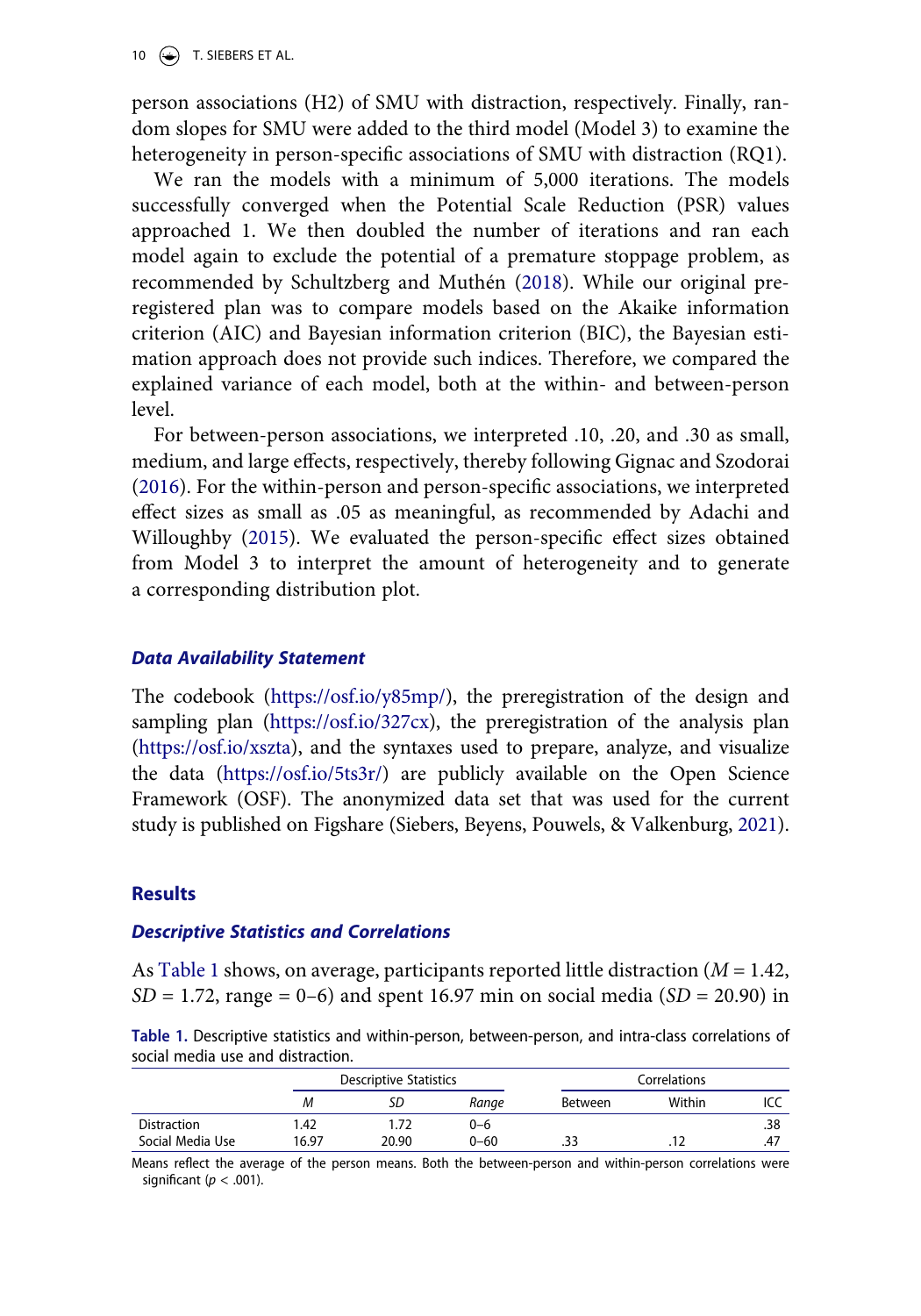the preceding hour (see supplement B on <https://osf.io/g29vb/>for the distributions of both variables). The results demonstrated a strong between-person correlation between SMU and distraction ( $r = .33$ ,  $p < .001$ ), meaning that adolescents who spent on average more time using social media than their peers across the three weeks also reported more distraction than their peers. Similarly, there was a small within-person correlation between momentary SMU and distraction ( $r = .12$ ,  $p < .001$ ), meaning that, on average, adolescents experienced more distraction during hours in which they spent more time on social media. The ICCs of SMU and distraction were .47 and .38, respectively. This indicates that the larger part of the variance in SMU (53%) and distraction (62%) could be attributed to within-person fluctuations (and error) and that the remaining part of the variance in SMU and distraction (i.e., 47% and 38%, respectively) could be explained by differences between adolescents.

### *Confirmatory Analyses*

All models that we used to test our hypotheses converged after 5,000 iterations. As shown in [Table 2](#page-11-0), the reference model (Model 1) indicated that distraction was higher on weekdays compared to weekend days ( $β = -.07, p < .001$ ) and increased throughout the day (β = .04,  $p$  < .001). Together, the control variables explained 0.2% of the within-person variance in distraction.

<span id="page-10-0"></span>

**Figure 1.** Time series for the association between social media use and distraction. The x-axis displays the days of the study (ranging from 1 to 21) and covers 126 assessments.The anonymized participant's ID and the model-based person-specific effect sizes (β's) are presented above the graphs. The top time series belong to an adolescent for whom a negative association was found, and the bottom time series belong to an adolescent for whom a positive association was found.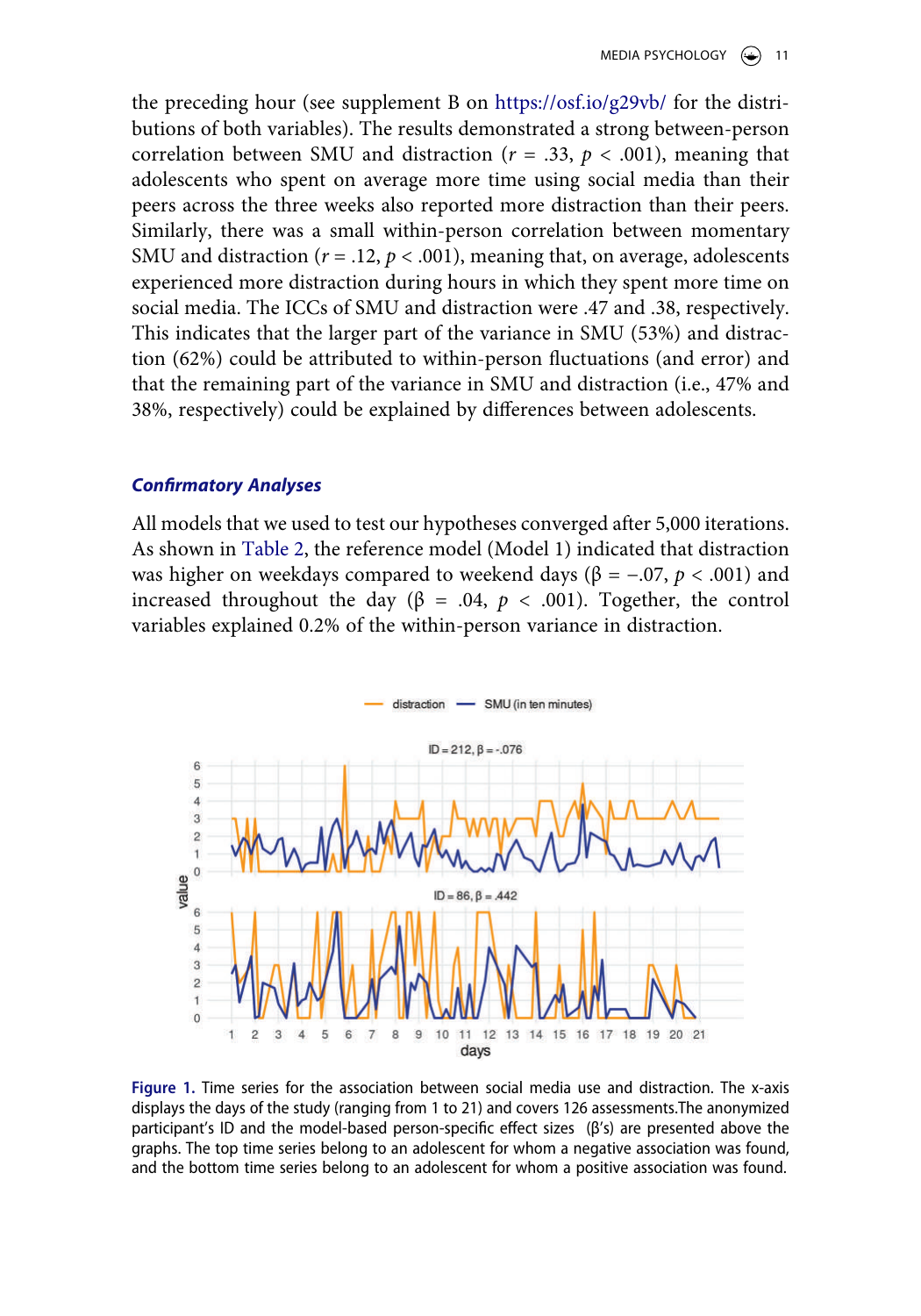<span id="page-11-0"></span>

| ,                                                                                                              |  |
|----------------------------------------------------------------------------------------------------------------|--|
|                                                                                                                |  |
|                                                                                                                |  |
|                                                                                                                |  |
|                                                                                                                |  |
|                                                                                                                |  |
|                                                                                                                |  |
|                                                                                                                |  |
|                                                                                                                |  |
|                                                                                                                |  |
|                                                                                                                |  |
|                                                                                                                |  |
|                                                                                                                |  |
|                                                                                                                |  |
|                                                                                                                |  |
|                                                                                                                |  |
|                                                                                                                |  |
|                                                                                                                |  |
|                                                                                                                |  |
|                                                                                                                |  |
|                                                                                                                |  |
|                                                                                                                |  |
|                                                                                                                |  |
|                                                                                                                |  |
|                                                                                                                |  |
|                                                                                                                |  |
|                                                                                                                |  |
|                                                                                                                |  |
|                                                                                                                |  |
|                                                                                                                |  |
|                                                                                                                |  |
|                                                                                                                |  |
|                                                                                                                |  |
|                                                                                                                |  |
|                                                                                                                |  |
|                                                                                                                |  |
| į                                                                                                              |  |
|                                                                                                                |  |
|                                                                                                                |  |
|                                                                                                                |  |
|                                                                                                                |  |
|                                                                                                                |  |
|                                                                                                                |  |
|                                                                                                                |  |
|                                                                                                                |  |
|                                                                                                                |  |
|                                                                                                                |  |
|                                                                                                                |  |
|                                                                                                                |  |
|                                                                                                                |  |
| and the state of the state of the state of the state of the state of the state of the state of the state of th |  |
|                                                                                                                |  |
|                                                                                                                |  |
|                                                                                                                |  |
|                                                                                                                |  |
| í<br>1                                                                                                         |  |
|                                                                                                                |  |
| )<br>5<br>i                                                                                                    |  |
|                                                                                                                |  |
|                                                                                                                |  |
|                                                                                                                |  |
|                                                                                                                |  |
|                                                                                                                |  |
|                                                                                                                |  |
|                                                                                                                |  |
|                                                                                                                |  |
|                                                                                                                |  |
|                                                                                                                |  |
|                                                                                                                |  |
|                                                                                                                |  |
|                                                                                                                |  |
|                                                                                                                |  |
|                                                                                                                |  |
|                                                                                                                |  |
|                                                                                                                |  |
|                                                                                                                |  |
|                                                                                                                |  |
|                                                                                                                |  |
|                                                                                                                |  |
|                                                                                                                |  |
|                                                                                                                |  |
|                                                                                                                |  |
|                                                                                                                |  |
|                                                                                                                |  |
| l                                                                                                              |  |

|                                                                                                                           |                     |                                                                                                                                                                                                                                                                                                                                    | Fixed Effects (Reference)<br>Model 1 |                                    |          |           | <b>Fixed Effects</b><br>Model 2 |                                                                                                                 |                                              |         | Random Effects<br>Model 3 |                                                             |
|---------------------------------------------------------------------------------------------------------------------------|---------------------|------------------------------------------------------------------------------------------------------------------------------------------------------------------------------------------------------------------------------------------------------------------------------------------------------------------------------------|--------------------------------------|------------------------------------|----------|-----------|---------------------------------|-----------------------------------------------------------------------------------------------------------------|----------------------------------------------|---------|---------------------------|-------------------------------------------------------------|
| <b>Fixed Part</b>                                                                                                         |                     |                                                                                                                                                                                                                                                                                                                                    |                                      | 95% CI                             | В        |           |                                 | 95% CI                                                                                                          | В                                            |         | ≏                         | 95% CI                                                      |
| Nithin-person                                                                                                             |                     |                                                                                                                                                                                                                                                                                                                                    |                                      |                                    |          |           |                                 |                                                                                                                 |                                              |         |                           |                                                             |
| Distraction ON time                                                                                                       | $0.029$<br>$-0.098$ | 037                                                                                                                                                                                                                                                                                                                                | $rac{5}{2001}$                       | $[0.026, 047]$<br>$[-0.097, -047]$ | 0.014    | 018       | $\overline{5}$                  |                                                                                                                 | 0.013                                        | 710     | 002                       |                                                             |
| Distraction ON day of the week                                                                                            |                     | $-0.071$                                                                                                                                                                                                                                                                                                                           |                                      |                                    | $-0.105$ | $-0.076$  | $-0.001$                        | $[007, 028]$<br>$[-101, -051]$                                                                                  | $-0.106$                                     | $-0.77$ | $\overline{00}$           | $[.006, .027]$<br>$[-.101, -.051]$                          |
| Distraction ON SMU (Beta, H2)                                                                                             |                     |                                                                                                                                                                                                                                                                                                                                    |                                      |                                    | 0.111    | 123       | ioo:                            | [.112, .133]                                                                                                    | 0.140                                        | 140     | $\overline{00}$           | [.126, .153]                                                |
| Between-person                                                                                                            |                     |                                                                                                                                                                                                                                                                                                                                    |                                      |                                    |          |           |                                 |                                                                                                                 |                                              |         |                           |                                                             |
| Average distraction ON average SMU (H1)                                                                                   |                     |                                                                                                                                                                                                                                                                                                                                    |                                      |                                    | 0.234    | 312       | < 0.001                         | [0.216, 402]                                                                                                    | 0.235                                        |         |                           |                                                             |
| Beta ON average SMU                                                                                                       |                     |                                                                                                                                                                                                                                                                                                                                    |                                      |                                    |          |           |                                 |                                                                                                                 | $-0.015$                                     | $-157$  | $-0.001$                  | $\begin{bmatrix} .216, .405 \\ [-303, -.008] \end{bmatrix}$ |
| Beta ON average distraction                                                                                               |                     |                                                                                                                                                                                                                                                                                                                                    |                                      |                                    |          |           |                                 |                                                                                                                 | 0.010                                        | 078     | .143                      | $[-.065, .220]$                                             |
| <b>Random Part</b>                                                                                                        | ъ                   |                                                                                                                                                                                                                                                                                                                                    | σ                                    | 95% CI                             | ъ        |           | σ                               | 95% CI                                                                                                          |                                              |         | p                         | 95% CI                                                      |
| Within-person                                                                                                             |                     |                                                                                                                                                                                                                                                                                                                                    |                                      |                                    |          |           |                                 |                                                                                                                 |                                              |         |                           |                                                             |
| Distraction (residual)                                                                                                    | 892                 |                                                                                                                                                                                                                                                                                                                                    | < 0.001                              | [1.863, 1.921]                     | .864     |           | $\frac{100}{2}$                 | [1.837, 1.892]                                                                                                  | .830                                         |         | < 0.001                   | [1.803, 1.858]                                              |
| Between-person                                                                                                            |                     |                                                                                                                                                                                                                                                                                                                                    |                                      |                                    |          |           |                                 |                                                                                                                 |                                              |         |                           |                                                             |
| Distraction (residual)                                                                                                    | 1.160               |                                                                                                                                                                                                                                                                                                                                    | < 0.001                              | [1.005, 1.346]                     | 1.049    |           |                                 | [0.912, 1.220]                                                                                                  | 6701                                         |         | 001                       | 0.907, 1.212]                                               |
| Distraction ON SMU (Beta, RQ1)                                                                                            |                     |                                                                                                                                                                                                                                                                                                                                    |                                      |                                    |          |           |                                 |                                                                                                                 | 0.017                                        |         | < 0.001                   | [0.013, 0.022]                                              |
|                                                                                                                           |                     |                                                                                                                                                                                                                                                                                                                                    | Model 1                              |                                    |          |           | Model 2                         |                                                                                                                 |                                              |         | Vlodel 3                  |                                                             |
| <b>Explained variance</b>                                                                                                 |                     | $R^{2}$<br>0.002                                                                                                                                                                                                                                                                                                                   |                                      | 95% CI                             |          | $R^2$     |                                 | 95% CI                                                                                                          |                                              | š       |                           | 95% CI                                                      |
| Within-person (Distraction)                                                                                               |                     |                                                                                                                                                                                                                                                                                                                                    |                                      | [0.001, 0.003]                     |          | 0.016     |                                 | [0.014, 0.019]                                                                                                  |                                              | 0.040   |                           | [0.035, 0.046]                                              |
| Between-person (Distraction)                                                                                              |                     |                                                                                                                                                                                                                                                                                                                                    |                                      |                                    |          |           |                                 | [0.047, 0.162]                                                                                                  |                                              | 0.097   |                           | [0.047, 0.164]                                              |
| Between-person (Beta)                                                                                                     |                     |                                                                                                                                                                                                                                                                                                                                    |                                      |                                    |          |           |                                 |                                                                                                                 |                                              | 0.028   |                           | [0.002, 0.091]                                              |
| $\mathcal{L}$ and $\mathcal{L}$ and $\mathcal{L}$ and $\mathcal{L}$ and $\mathcal{L}$ and $\mathcal{L}$ and $\mathcal{L}$ |                     | $\overline{a}$ and $\overline{a}$ and $\overline{a}$ and $\overline{a}$ and $\overline{a}$ and $\overline{a}$ and $\overline{a}$ and $\overline{a}$ and $\overline{a}$ and $\overline{a}$ and $\overline{a}$ and $\overline{a}$ and $\overline{a}$ and $\overline{a}$ and $\overline{a}$ and $\overline{a}$ and $\overline{a}$ and |                                      | $\sim$ 1 correction $\sim$         |          | $\vec{r}$ |                                 | and the state of the state of the state of the state of the state of the state of the state of the state of the | The company of the company of the company of |         |                           |                                                             |

<span id="page-11-1"></span>β = standardized effect using STDY for the categorical variables and STDYX for the continuous variables. The control variable indicating weekday and weekend day was coded as 0 and 1,<br>respectively, p-values represent Bayes β = standardized effect using STDY for the categorical variables and STDYX for the continuous variables. The control variable indicating weekday and weekend day was coded as 0 and 1, respectively. *p*-values represent Bayesian one-tailed *p*-values (McNeish & Hamaker, [2020\)](#page-21-12), which reflect the proportion of the posterior distribution that lies on the opposite side of 0 compared to the mean (Muthén, [2010](#page-21-13), p. 7). SMU = social media use.

12  $\left(\bigcirc\right)$  T. SIEBERS ET AL.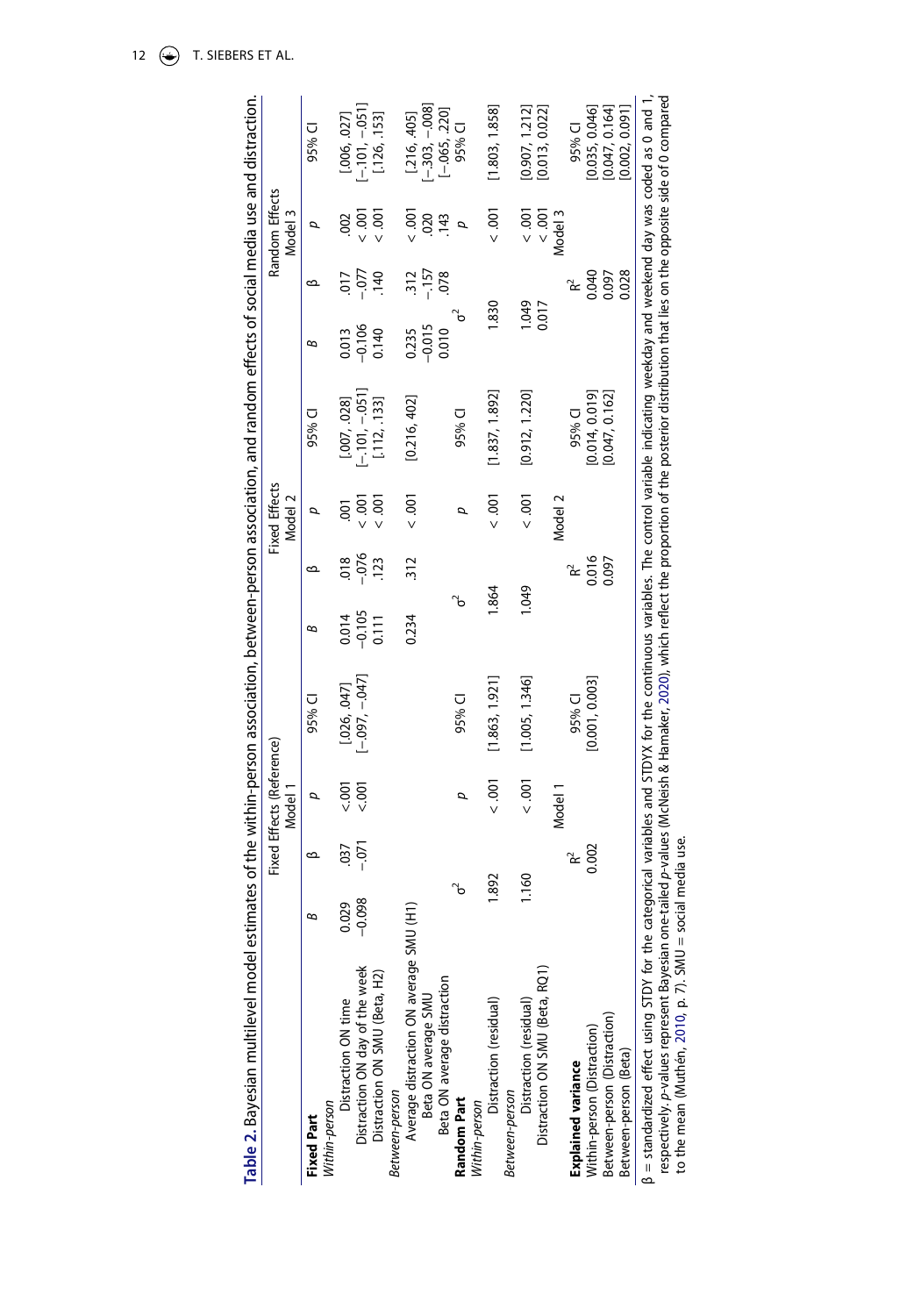<span id="page-12-0"></span>

**Figure 2.** Distribution of the model-based person-specific effect sizes for the association between social media use and distraction. The dashed vertical line indicates the average within-person effect size.

Our first hypothesis (H1) predicted a positive between-person association of SMU with distraction. Consistent with this hypothesis, the fixed effect of Model 2 pointed at a strong positive between-person association ( $\beta = .31$ , *p* < .001), meaning that adolescents who had spent more time on social media, on average, also experienced more distraction, on average, than their peers. Our second hypothesis (H2) predicted a positive within-person association of momentary SMU with distraction. Supporting this hypothesis, the fixed effect indicated a small positive within-person association (β = .12,  $p < .001$ ), implying that, on average, adolescents experienced more distraction during hours when they used more social media. Specifically, after controlling for beep time and weekday, SMU explained 1.4% of the within-person variance in distraction and 9.7% of the between-person variance.

#### *Heterogeneity Analysis*

Our research question (RQ1) asked to what extent the within-person association of SMU with distraction differs from adolescent to adolescent. As shown in [Table 2](#page-11-0), the explained within-person variance of distraction increased from 1.6% (Model 2) to 4% (Model 3) by estimating a random effect of SMU. The variance around the slope of SMU ( $\sigma^2$  = 0.017, *p* < .001) indicated the presence of heterogeneity in the within-person association of momentary SMU with distraction (see [Table 2\)](#page-11-0). [Figure 1](#page-10-0) illustrates how the person-specific effect sizes are distributed across the sample, with effect sizes ranging from  $\beta = -.15$ to  $β = +.46$ . For most adolescents (82.5%) the association between SMU and distraction was positive (i.e., β ≥ .05). The association was non-existent (i.e.,  $-0.05 < \beta < 0.05$ ) for 15.7% of the adolescents. Finally, for only a few adolescents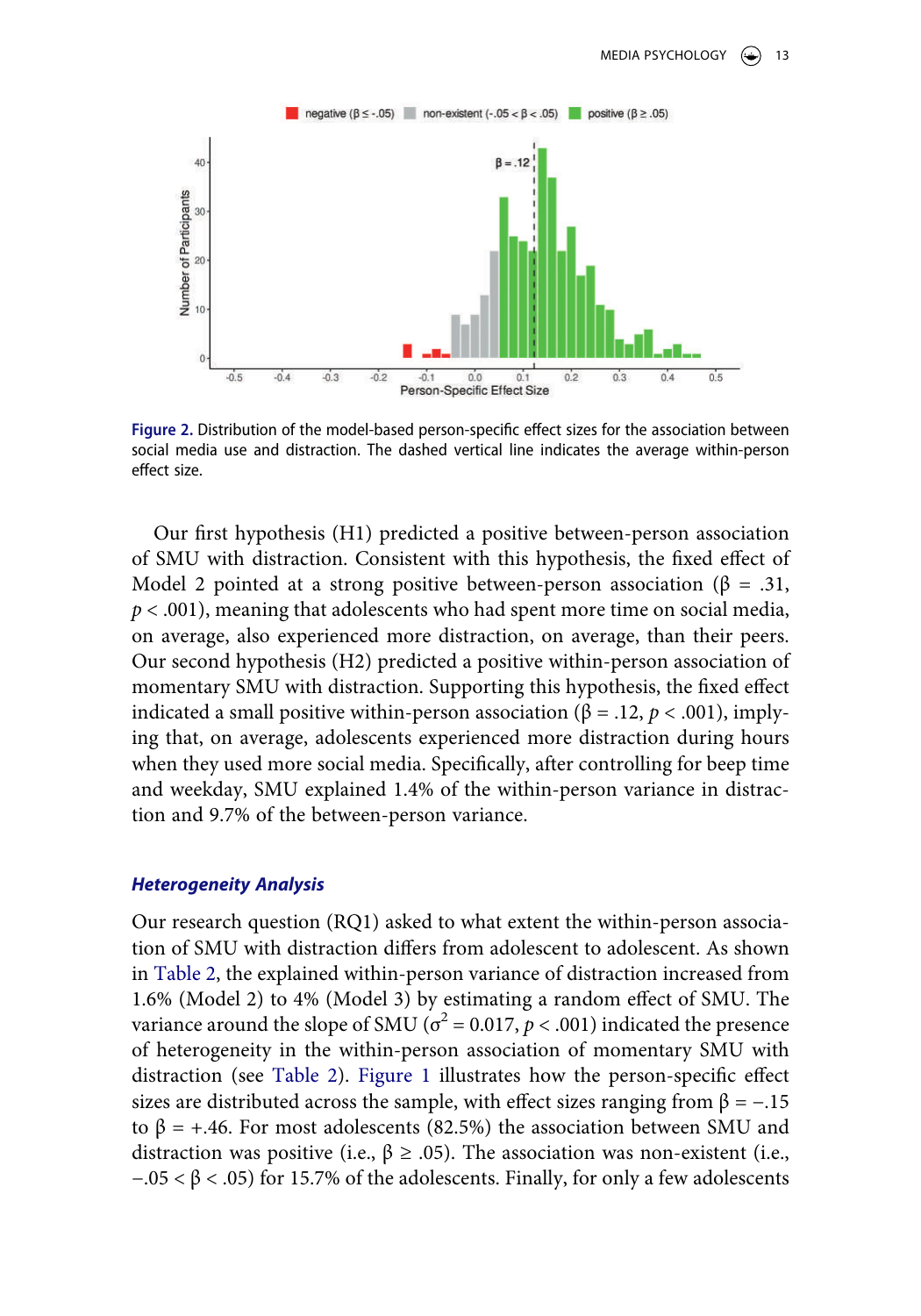14  $\left(\rightarrow\right)$  T. SIEBERS ET AL.

(1.8%) there was a negative association (i.e.,  $\beta \le -.05$ ). [Figure 2](#page-12-0) shows two time series of the co-fluctuation between SMU and distraction, one for a participant with a positive momentary association and one for a participant with a negative momentary association.

# *Exploratory Analyses*

In addition to our preregistered analyses, we conducted two types of exploratory analyses. First, we investigated whether the heterogeneity in the within-person association between momentary SMU and distraction (Beta) could be explained by adolescents' average levels of SMU and distraction. As presented in [Table 2](#page-11-0) (Model 3), there was an interaction between average SMU and momentary SMU, as indicated by a negative effect of average SMU on Beta ( $\beta = -.16$ ,  $p = .020$ ). This interaction suggests that the positive momentary association between SMU and distraction was stronger among adolescents who spent, on average, relatively less time using social media than adolescents who spent relatively much time using social media. The cross-level interaction between the average distraction and Beta was nonsignificant ( $\beta$  = .08,  $p$  = .143), indicating that the association between SMU and distraction did not depend on adolescents' average level of distraction.

<span id="page-13-0"></span>In the second exploratory analysis, we ran a lag-1 multilevel Vector Autoregressive (multilevel VAR(1)) model using Dynamic Structural Equation Modeling (DSEM) in Mplus (Asparouhov, Hamaker, & Muthén, [2018](#page-19-6)) to examine how SMU and distraction would affect each other over time (i.e., two-hour lag). Since the model did not converge after 5,000 iterations (PSR = 1.388), we increased the number of iterations and simplified the model by excluding the correlations of the random effects with average levels of SMU and distraction. The model converged well after 10,800 iterations (PSR = 1.088). Although the effect was small, we found that SMU predicted distraction two hours later,  $β = .05, p < .001, 95%$  CI [0.03, 0.07]. The reversed effect, that is, the effect of distraction on SMU two hours later was also significant, yet almost non-existent, β = .03, *p* = .001, 95% CI [0.01, 0.05].

# *Sensitivity Analyses*

We conducted sensitivity analyses to examine the robustness of the results. To that end, we conducted three sets of analyses, by excluding participants based on one of three criteria and comparing the output with our main analyses, in which all participants were included. First, as preregistered, we excluded one participant because the participant's mean score on SMU (i.e., 59.2 min) was larger than two standard deviations above the sample mean of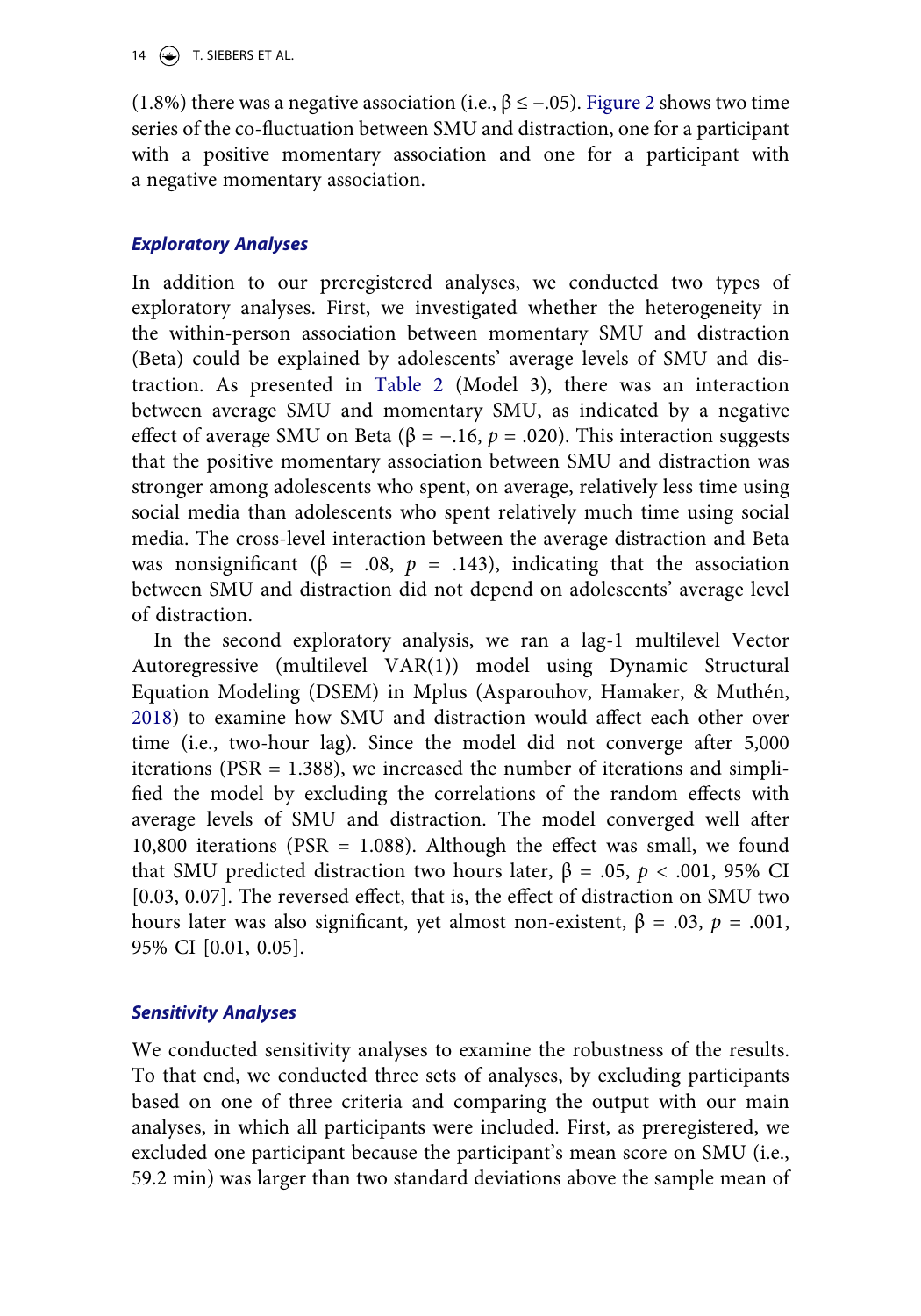SMU. Second, following the procedures of van Roekel et al. ([2019\)](#page-23-8) and following our preregistration, we excluded four participants because they provided inappropriate responses (i.e., gross comments or jokes) to the open question (i.e., the final question of the day: "What was the most pleasant experience that you had today?"). Third, we excluded twelve participants because their sum score of at least one social media platform repeatedly exceeded the maximum usage time of 60 min (i.e., in at least one-third of all assessments). The results of the sensitivity analyses showed that the main findings were robust against outliers, potentially untrustworthy response patterns, and overreporting of SMU (see Table C1, Table C2, and Table C3 on [https://osf.io/5cpdw/\)](https://osf.io/5cpdw/).

### **Discussion**

The current three-week ESM study (35,099 assessments in total) investigated the between-person, the within-person, and the person-specific associations between adolescents' SMU and distraction. Although adolescents reported little distraction on average, our results showed that distraction fluctuated substantially within adolescents. Interestingly, we found that these fluctuations in distraction co-occurred with fluctuations in adolescents' SMU ( $\beta = .12$ ), implying that adolescents experienced more distraction at moments when they spent more time on social media, irrespective of the time or type of day. This finding is in line with Aalbers et al. ([2019\)](#page-19-1), who showed that college students experienced more concentration problems at moments when they used more social media. This association of SMU and distraction at the momentary level was also found at the trait-like level ( $\beta$  = .31), implying that adolescents who spent, on average, more time on social media across the three weeks than their peers reported more distraction, on average, than their peers. These results corroborate previous findings among college students (Aalbers et al., [2019](#page-19-1); Levine et al., [2007;](#page-21-5) Xie et al., [2021\)](#page-23-3).

<span id="page-14-0"></span>An explanation as to why adolescents perceived more distraction when they spent more time using social media could be that they experienced an increased state of online vigilance and preoccupation with social media (Johannes et al., [2019](#page-20-3)). More specifically, at moments when adolescents felt more preoccupied with social media, they may have experienced more difficulties focusing their attention and a stronger tendency to check social media regularly. Countless affordances of social media platforms (e.g., keeping in touch with friends, expressing oneself, learning about social norms) have made these platforms more ubiquitous than ever for adolescents (Anderson & Jiang, [2018](#page-19-0)). In addition, social media have become more proximal to our body, since "the devices with which we communicate have moved from the desktop (on our desks) to the laptop (in our bags) to the smartphone (in our pockets), and are now appearing on our wrists" (Valkenburg & Piotrowski, [2017](#page-23-13),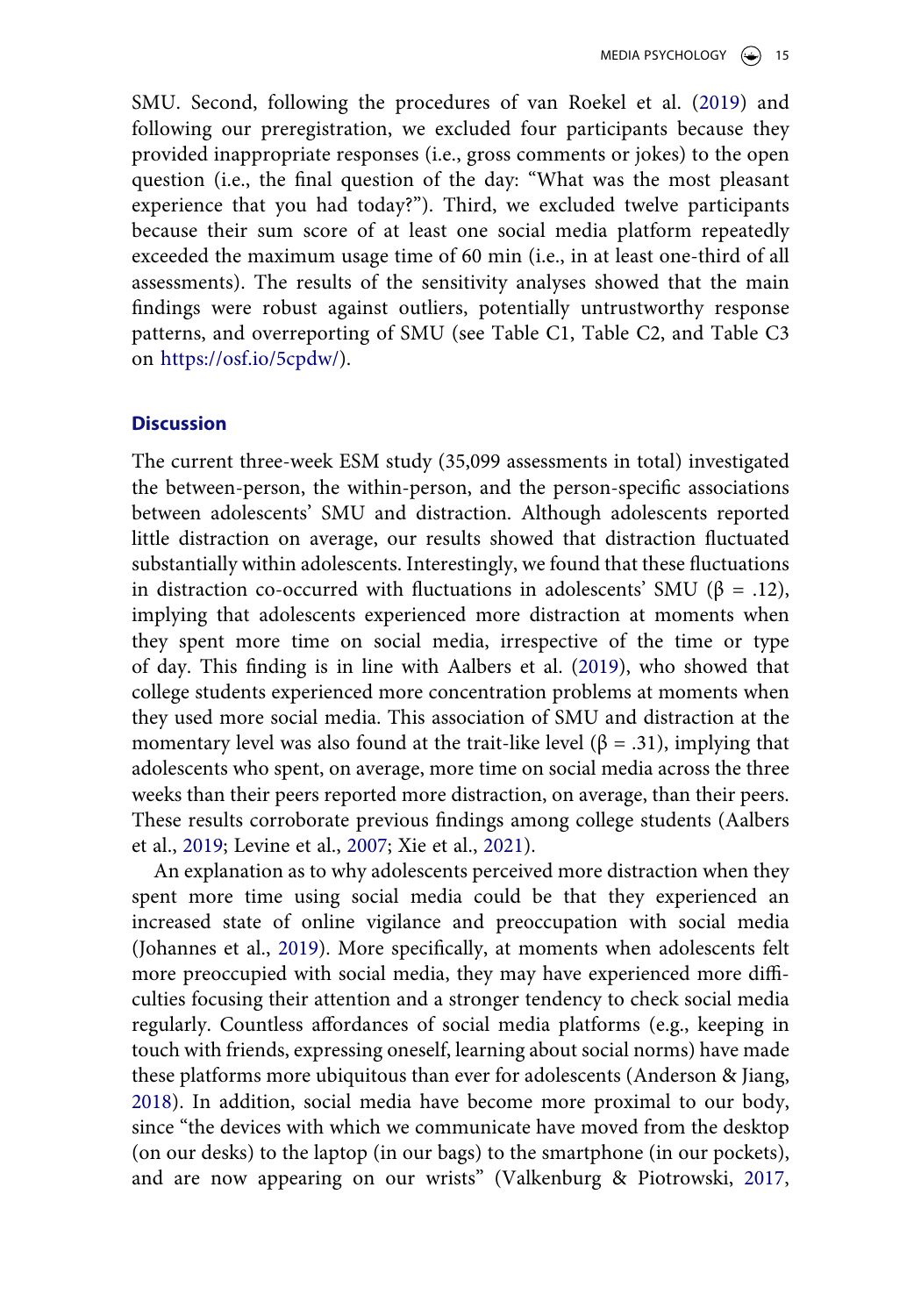16  $\left(\rightarrow\right)$  T. SIEBERS ET AL.

p. 261). This ubiquity and proximity of social media apps, and the idea of permanent connectedness may have blurred the lines between attention to the task at hand and attention to social media interferences.

<span id="page-15-1"></span>While, overall, our results showed that adolescents felt more distracted when they spent more time on social media, the wide range in personspecific effect sizes ( $\beta$  = -.15 to  $\beta$  = +.46) indicates that there is substantial heterogeneity across adolescents. More specifically, the vast majority of all adolescents (82.5%) experienced *more* distraction when they spent more time using social media, a smaller group of adolescents (15.7%) experienced *no*  differences in distraction, and only a few adolescents (1.8%) even experienced *less* distraction. This evidence for heterogeneity aligns with recent results yielding heterogeneity in the effects of SMU on well-being (Beyens, Pouwels, van Driel, Keijsers, & Valkenburg, [2020a;](#page-19-7) Rodriguez et al., [2021](#page-22-5); Valkenburg et al., [2021b](#page-23-9)), friendship closeness (Pouwels et al., [2021](#page-21-9)), and self-esteem (Valkenburg et al., [2021a\)](#page-23-6). However, while the majority of participants in these studies experienced no effect, most participants in the current study experienced increased distraction when spending more time on social media. This predominance of positive person-specific associations was also found in recent work investigating the effects of social media on procrastination (Aalbers, vanden Abeele, Hendrickson, De Marez, & Keijsers, [2021](#page-19-8)). As such, it seems that different degrees of heterogeneity exist in the effects of SMU on different outcomes: Whereas most adolescents hardly experience changes in well-being, self-esteem, or friendship closeness when their SMU increases, most adolescents do experience more distraction and procrastination when their SMU increases.

<span id="page-15-0"></span>Cross-level interactions showed that individual differences in adolescents' average level of SMU, but not in their average level of distraction, could explain part of this heterogeneity. More specifically, the positive momentary association between SMU and distraction was less pronounced for adolescents who, on average, spent more time using social media than adolescents who spent less time using social media. This finding could indicate that heavier social media users are more accustomed to switching attention to social media notifications and alerts (Karpinski, Kirschner, Ozer, Mellott, & Ochwo, [2013](#page-21-14)), and less prone to feel distracted when they spend more time using social media. At the same time, it is also possible that heavier users are less aware that they are distracted or less inclined to admit that they feel distracted.

<span id="page-15-3"></span><span id="page-15-2"></span>To further investigate what factors explain the heterogeneity in the association of SMU and distraction, Bolger, Zee, Rossignac-Milon, and Hassin ([2019](#page-20-13)) proposed to focus on the degree of stability of the heterogeneity, that is, whether person-specific associations of SMU with distraction remain consistent over time spans such as weeks, months, or even years. Such knowledge can provide guidance for introducing relevant moderators. More specifically, if the heterogeneity of the person-specific associations between SMU and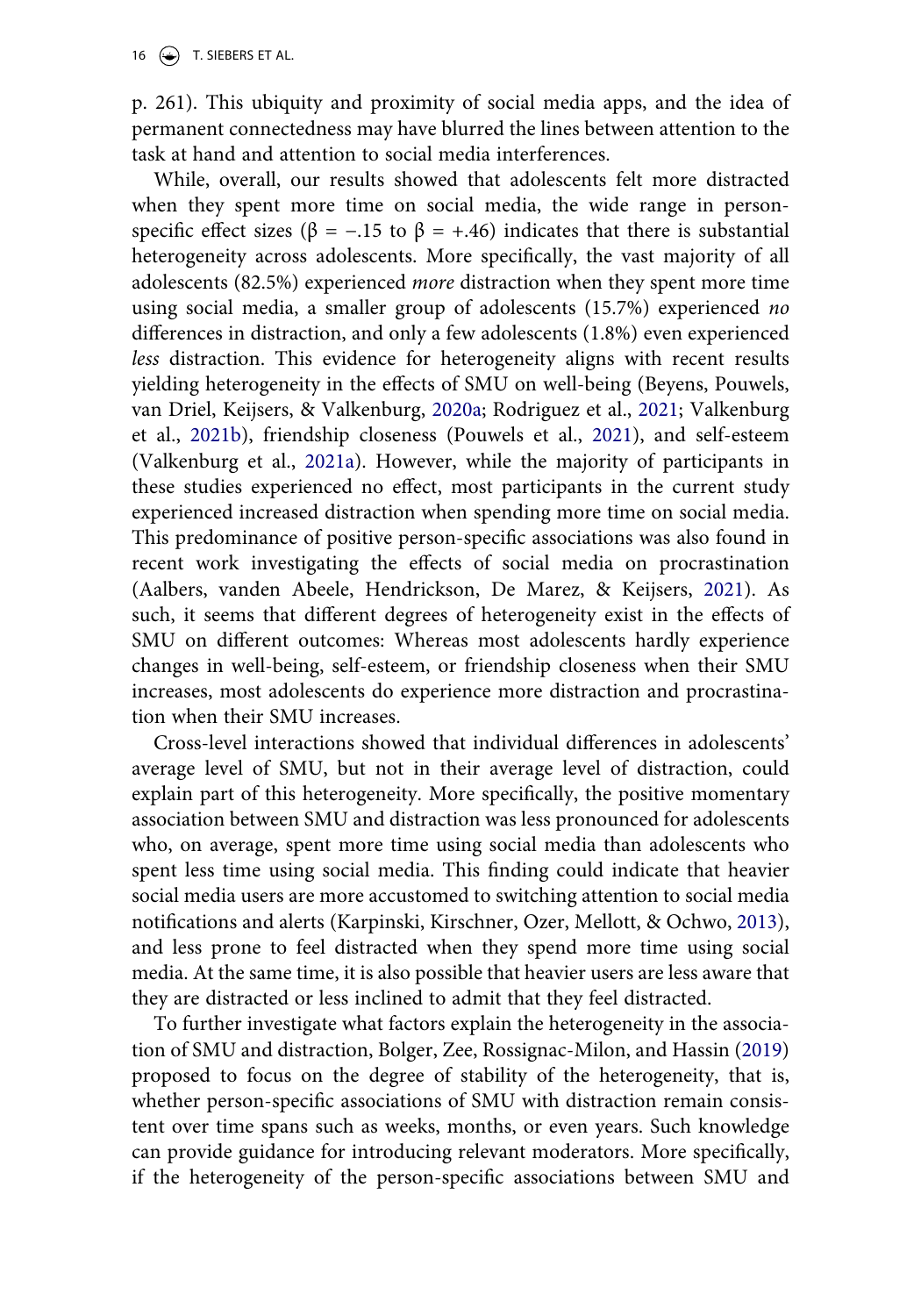<span id="page-16-7"></span><span id="page-16-3"></span><span id="page-16-2"></span><span id="page-16-1"></span>distraction is stable, the heterogeneity may be explained by factors that are also relatively stable over time. In this case, trait-like characteristics, such as gender (Throuvala et al., [2021](#page-23-14)), trait levels of fear of missing out (Franchina, Vanden Abeele, van Rooij, Lo Coco, & De Marez, [2018](#page-20-14)), parental control (Fardouly, Magson, Johnco, Oar, & Rapee, [2018](#page-20-15)), or proactive self-control strategies (Brevers & Turel, [2019](#page-20-16)) are likely to moderate the effects of social media use on distraction. Conversely, if the heterogeneity appears to be unstable across time, it is more likely that the heterogeneity in person-specific associations is explained by situational factors, such as mindfulness (Chin et al., [2020](#page-20-0)), exhaustion (Reinecke & Hofmann, [2016\)](#page-22-12), sleep quality (Baumeister, Wright, & Carreon, [2019](#page-19-9); Roca et al., [2012](#page-22-13)), or other factors that may fluctuate across different weeks, months, or years.

<span id="page-16-4"></span><span id="page-16-0"></span>By investigating the reciprocal effects between SMU and distraction, we found that the effect of SMU on distraction is somewhat stronger than the reversed effect, although the difference in strength was very small. This suggests that SMU leads to reduced attentional control, making it more difficult for adolescents to sustain attention and suppress distractions. One reasonable explanation for this directional effect is that SMU evokes "taskirrelevant thoughts" that persist beyond the actual time spent on social media (Stothart et al., [2015\)](#page-22-0). For instance, after sending a message on WhatsApp or updating a story on Instagram, adolescents might think about replies, comments, or likes to such extent that they fail to focus their attention on subsequent tasks.

# *Avenues for Future Research*

<span id="page-16-6"></span><span id="page-16-5"></span>To move the field forward, we propose four directions for future research. First, future studies should further investigate the longitudinal association of SMU and distraction across different time intervals. This may help to better understand the direction and timing of the effect, and it may provide insight into whether an adolescent is likely to end up in a reinforcing spiral over time (Slater, [2007](#page-22-14); Valkenburg & Peter, [2013\)](#page-23-5). While the time lag between two measurements in the current study was two hours, the effects likely develop at a shorter rate (e.g., within minutes or seconds) since the momentary associations were much stronger than the lagged causal effects. In addition, it may be interesting to examine how such short-term effects are related to the development of attentional control in the long run, given that adolescents' long-term developments may unfold from short-term effects (e.g., Smith & Thelen, [2003](#page-22-15)). When knowledge about the direction, timing, and the long-term development of the effect is combined with the idiographic approach, interventions can be created that address the fundamental cause for those adolescents who need it.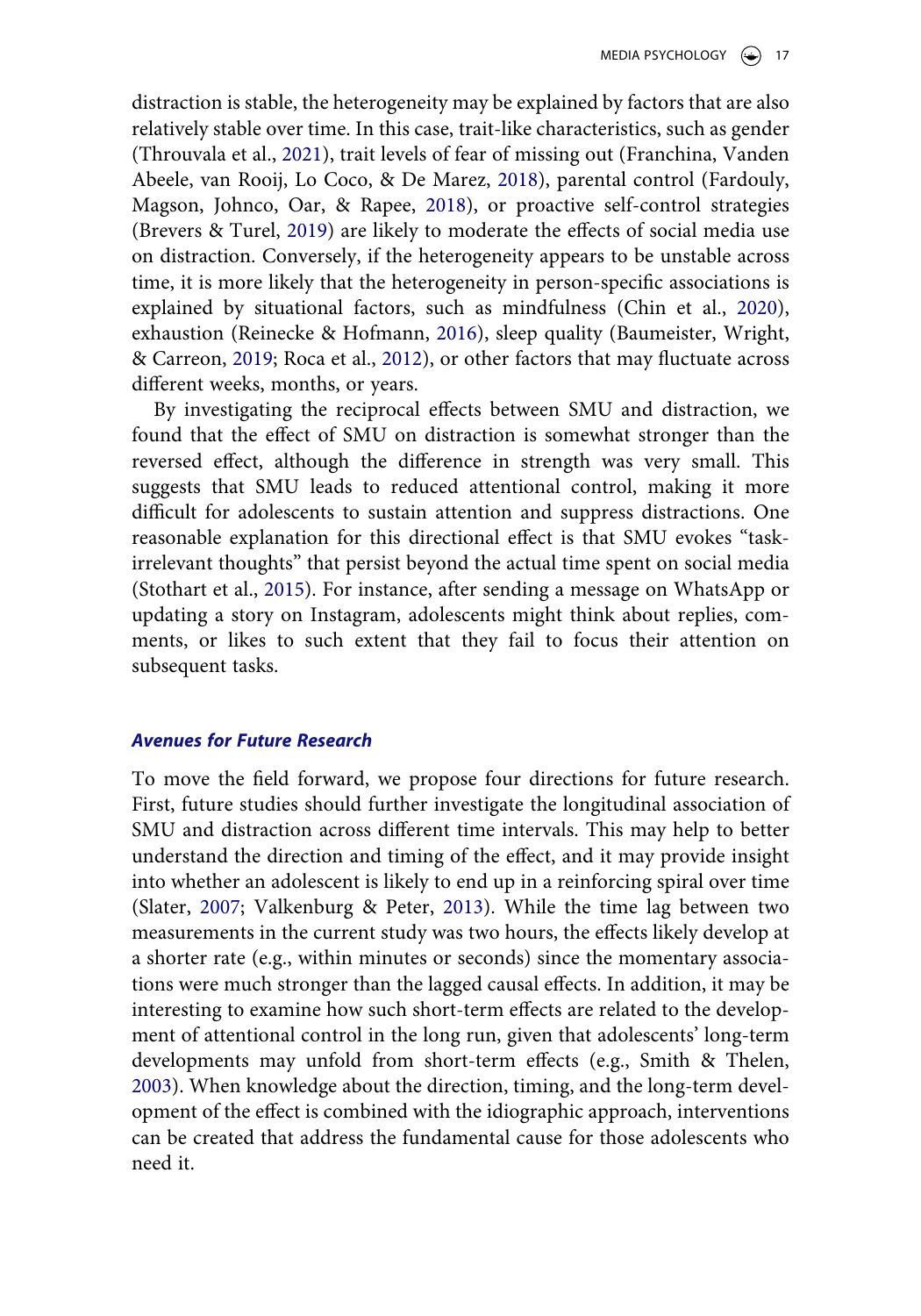18  $\left(\rightarrow\right)$  T. SIEBERS ET AL.

A second avenue for future research is to unravel why SMU is associated with distraction. For instance, it could be that adolescents experienced more distractions because they were distracted by social media, for instance, because of disturbing factors from their smartphones (e.g., notifications, beeps, and sounds) or because of internal thoughts related to social connectedness (Johannes et al., [2019](#page-20-3); Stothart et al., [2015](#page-22-0)). In addition, it could be that, due to the constant availability of social media, adolescents may have developed a processing style characterized by scattered attention, or so-called "breadth biased" attentional control (Baumgartner & Sumter, [2017;](#page-19-10) Baumgartner, van der Schuur, Lemmens, & te Poel, [2018;](#page-19-11) Ophir, Nass, & Wagner, [2009](#page-21-15); Ralph, Thomson, Cheyne, & Smilek, [2014;](#page-22-16) van der Schuur, Baumgartner, Sumter, & Valkenburg, [2015](#page-23-15)). Therefore, adolescents with a more scattered processing style may have more difficulties in filtering out irrelevant environmental stimuli. This may explain why heavier social media users experience more distractions and difficulties focusing attention than their peers.

<span id="page-17-4"></span><span id="page-17-3"></span><span id="page-17-1"></span><span id="page-17-0"></span>A third avenue for future research is to examine how fragmented use is associated with distraction. Since the experience of "being distracted" denotes a switch in attention from the task at hand toward irrelevant stimuli, the frequency of using social media might be more indicative of attentional control failures than the time spent on social media. In other words, the cofluctuations that we found in the current study might have been even more pronounced when participants were asked to report how often they checked social media apps over the past hour. For instance, checking social media apps 20 times for only 30 s might be more intrusive and distracting than spending ten consecutive minutes on social media. Research is needed to understand the differential effects of the time spent on social media versus the fragmented use of social media on distraction.

<span id="page-17-5"></span><span id="page-17-2"></span>A final avenue for future research is to investigate the consequences of social media-induced distractions. For instance, maintaining control over one's online connectivity has been recognized as an important condition for achieving digital well-being, that is, a healthy balance between connectivity and disconnectivity (Vanden Abeele, [2020\)](#page-23-16). As such, being distracted by social media may undermine this balance. In addition, social media-induced distractions may affect adolescents' well-being more generally, as a recent study showed that having more thoughts about social media messages was associated with decreased affective well-being (Johannes et al., [2020](#page-20-6)). Moreover, studies have repeatedly shown that social media-induced distractions have a negative impact on goal attainment, such as academic achievement (Fox et al., [2009](#page-20-4); Marker, Gnambs, & Appel, [2018](#page-21-16)). Future research is needed that investigates how and to what extent social media-induced distractions affect digital well-being, general well-being, and goal attainment.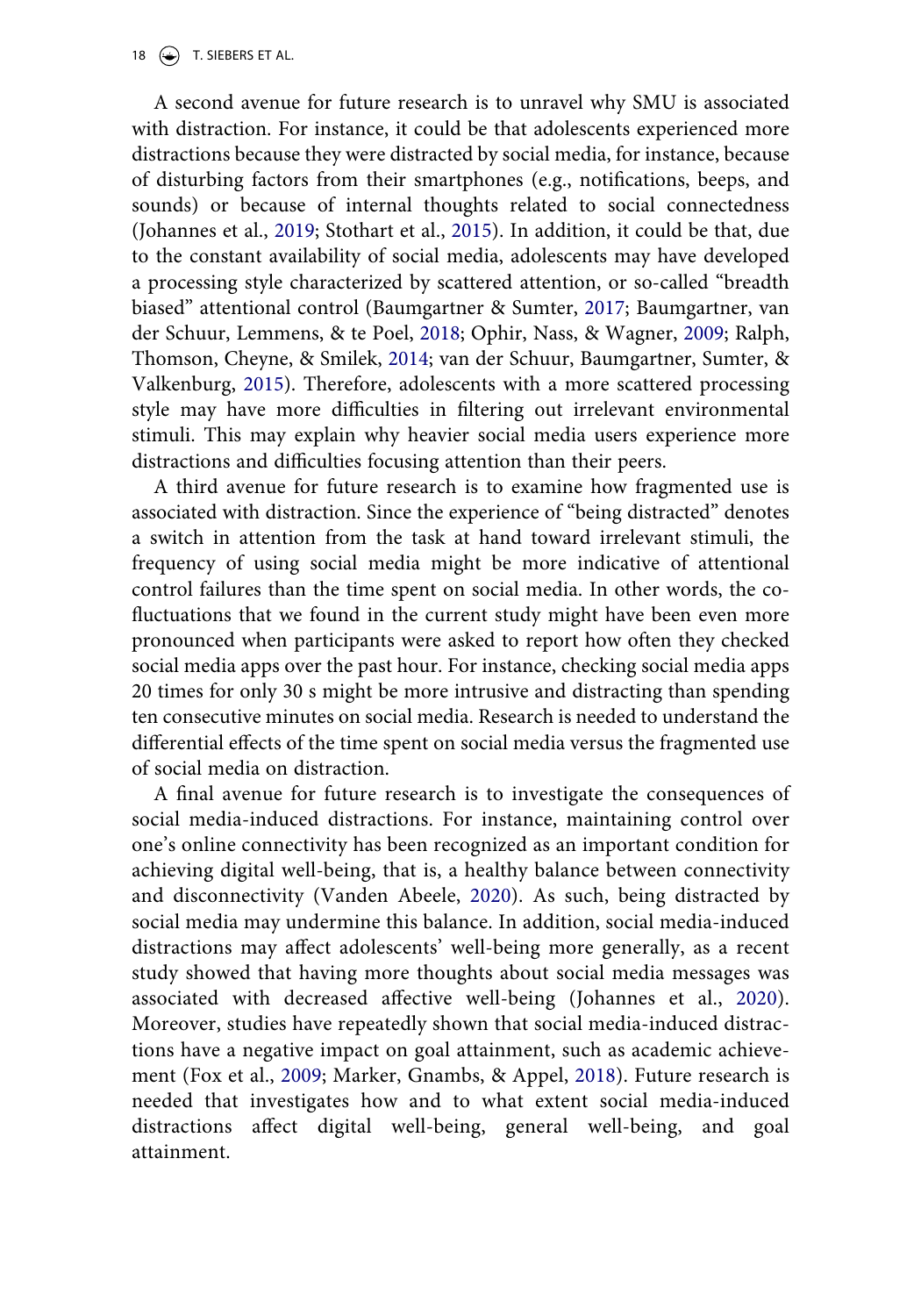# **Conclusion**

Digital technology is growing rapidly these days, making social media omnipresent in daily lives. This poses a serious challenge for adolescents as they are in a crucial period for developing attentional control abilities, and at the same time, have social media at their disposal that may distract them numerous times a day. We found that moments of increased SMU were accompanied by increases in distraction and that this applied to the vast majority of all adolescents. Therefore, this study served as an initial step toward understanding the association between SMU and distraction in daily life, and future studies are encouraged to paint a more refined picture of the dynamics over time.

# **Acknowledgments**

We would like to thank Irene van Driel and Tim Verbeij for their contribution to the data collection of this study.

# **Disclosure Statement**

No potential conflict of interest was reported by the author(s).

# **Funding**

This preregistered study was funded by the Dutch Research Council (NWO) Spinoza Prize and NWO Gravitation Grant 024.001.003 (Consortium on Individual Development) awarded to Patti M. Valkenburg.

# **ORCID**

Teun Siebers **b** http://orcid.org/0000-0001-8357-8139 Ine Beyens **b** http://orcid.org/0000-0001-7023-867X J. Loes Pouwels **D** http://orcid.org/0000-0002-9586-392X Patti M. Valkenburg D http://orcid.org/0000-0003-0477-8429

# **Data availability statement**

The data described in this article are openly available in the Open Science Framework at [https://doi.org/10.21942/uva.14199134.v1.](https://doi.org/10.21942/uva.14199134.v1)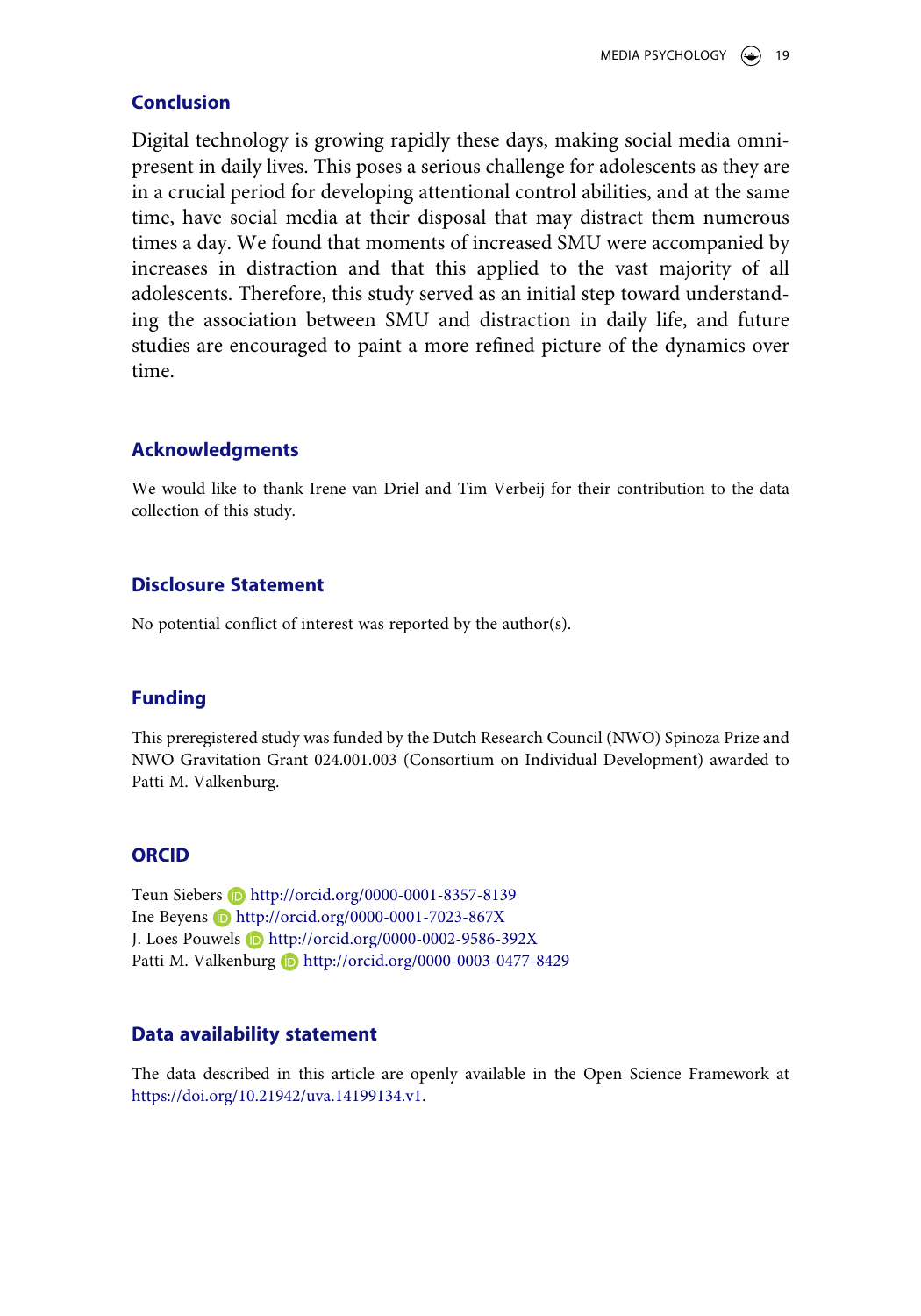# **Open Scholarship**



This article has earned the Center for Open Science badges for Open Data, Open Materials and Preregistered. The data are openly accessible at [https://doi.org/10.21942/uva.14199134.v1;](https://doi.org/10.21942/uva.14199134.v1) materials are openly accessible at <https://osf.io/cszk7/>; registration of study design and sampling plan of the larger project are openly accessible at [https://osf.io/jfzrw;](https://osf.io/jfzrw) registration of the hypotheses and analysis plan are openly accessible at [https://osf.io/xszta.](https://osf.io/xszta)

### **References**

- <span id="page-19-1"></span>Aalbers, G., McNally, R. J., Heeren, A., de Wit, S., & Fried, E. I. ([2019](#page-1-0)). Social media and depression symptoms: A network perspective. *Journal of Experimental Psychology*, *148*(8), 1454–1462. doi:[10.1037/xge0000528](https://doi.org/10.1037/xge0000528)
- <span id="page-19-8"></span>Aalbers, G., vanden Abeele, M. M., Hendrickson, A. T., de Marez, L., & Keijsers, L. [\(2021\)](#page-15-0). Caught in the moment: Are there person-specific associations between momentary procrastination and passively measured smartphone use? *Mobile Media & Communication*, 2050157921993896. doi:[10.1177/2050157921993896](https://doi.org/10.1177/2050157921993896)
- <span id="page-19-5"></span>Adachi, P., & Willoughby, T. ([2015\)](#page-9-1). Interpreting effect sizes when controlling for stability effects in longitudinal autoregressive models: Implications for psychological science. *European Journal of Developmental Psychology*, *12*(1), 116–128. doi:[10.1080/17405629.2014.963549](https://doi.org/10.1080/17405629.2014.963549)
- <span id="page-19-4"></span>Alloway, T. P., & Alloway, R. G. ([2012](#page-4-0)). The impact of engagement with social networking sites (SNSs) on cognitive skills. *Computers in Human Behavior*, *28*(5), 1748–1754. doi:[10.1016/j.](https://doi.org/10.1016/j.chb.2012.04.015) [chb.2012.04.015](https://doi.org/10.1016/j.chb.2012.04.015)
- <span id="page-19-0"></span>Anderson, M., & Jiang, J. ([2018\)](#page-0-0). *Teens social media & technology 2018*. Retrieved from [https://](https://www.pewresearch.org/internet/2018/05/31/teens-social-media-technology-2018/) [www.pewresearch.org/internet/2018/05/31/teens-social-media-technology-2018/](https://www.pewresearch.org/internet/2018/05/31/teens-social-media-technology-2018/)
- <span id="page-19-6"></span>Asparouhov, T., Hamaker, E. L., & Muthén, B. ([2018](#page-13-0)). Dynamic structural equation models. *Structural Equation Modeling: A Multidisciplinary Journal*, *25*(3), 359–388. doi:[10.1080/](https://doi.org/10.1080/10705511.2017.1406803)  [10705511.2017.1406803](https://doi.org/10.1080/10705511.2017.1406803)
- <span id="page-19-9"></span>Baumeister, R. F., Wright, B. R., & Carreon, D. [\(2019](#page-16-0)). Self-control "in the wild": Experience sampling study of trait and state self-regulation. *Self and Identity*, *18*(5), 494–528. doi:[10.1080/15298868.2018.1478324](https://doi.org/10.1080/15298868.2018.1478324)
- <span id="page-19-10"></span>Baumgartner, S. E., & Sumter, S. R. [\(2017](#page-17-0)). Dealing with media distractions: An observational study of computer-based multitasking among children and adults in the Netherlands. *Journal of Children and Media*, *11*(3), 295–313. doi:[10.1080/17482798.2017.1304971](https://doi.org/10.1080/17482798.2017.1304971)
- <span id="page-19-11"></span>Baumgartner, S. E., van der Schuur, W. A., Lemmens, J. S., & te Poel, F. [\(2018](#page-17-1)). The relationship between media multitasking and attention problems in adolescents: Results of two longitudinal studies. *Human Communication Research*, *44*(1), 3–30. doi:[10.1111/hcre.12111](https://doi.org/10.1111/hcre.12111)
- <span id="page-19-3"></span>Bayer, J. B., Campbell, S. W., & Ling, R. ([2016\)](#page-2-0). Connection cues: Activating the norms and habits of social connectedness. *Communication Theory*, *26*(2), 128–149. doi:[10.1111/comt.12090](https://doi.org/10.1111/comt.12090)
- <span id="page-19-7"></span>Beyens, I., Pouwels, J. L., van Driel, I. I., Keijsers, L., & Valkenburg, P. M. ([2020a](#page-15-1)). The effect of social media on well-being differs from adolescent to adolescent. *Scientific Reports*, *10*, 10763. doi:[10.1038/s41598-020-67727-7](https://doi.org/10.1038/s41598-020-67727-7)
- <span id="page-19-2"></span>Beyens, I., Pouwels, J. L., van Driel, I. I., Keijsers, L., & Valkenburg, P. M. [\(2020b](#page-1-1)). The effect of social media on well-being differs from adolescent to adolescent. *Scientific Reports*, *10*(1), 1–11. doi:[10.1038/s41598-020-67727-7](https://doi.org/10.1038/s41598-020-67727-7)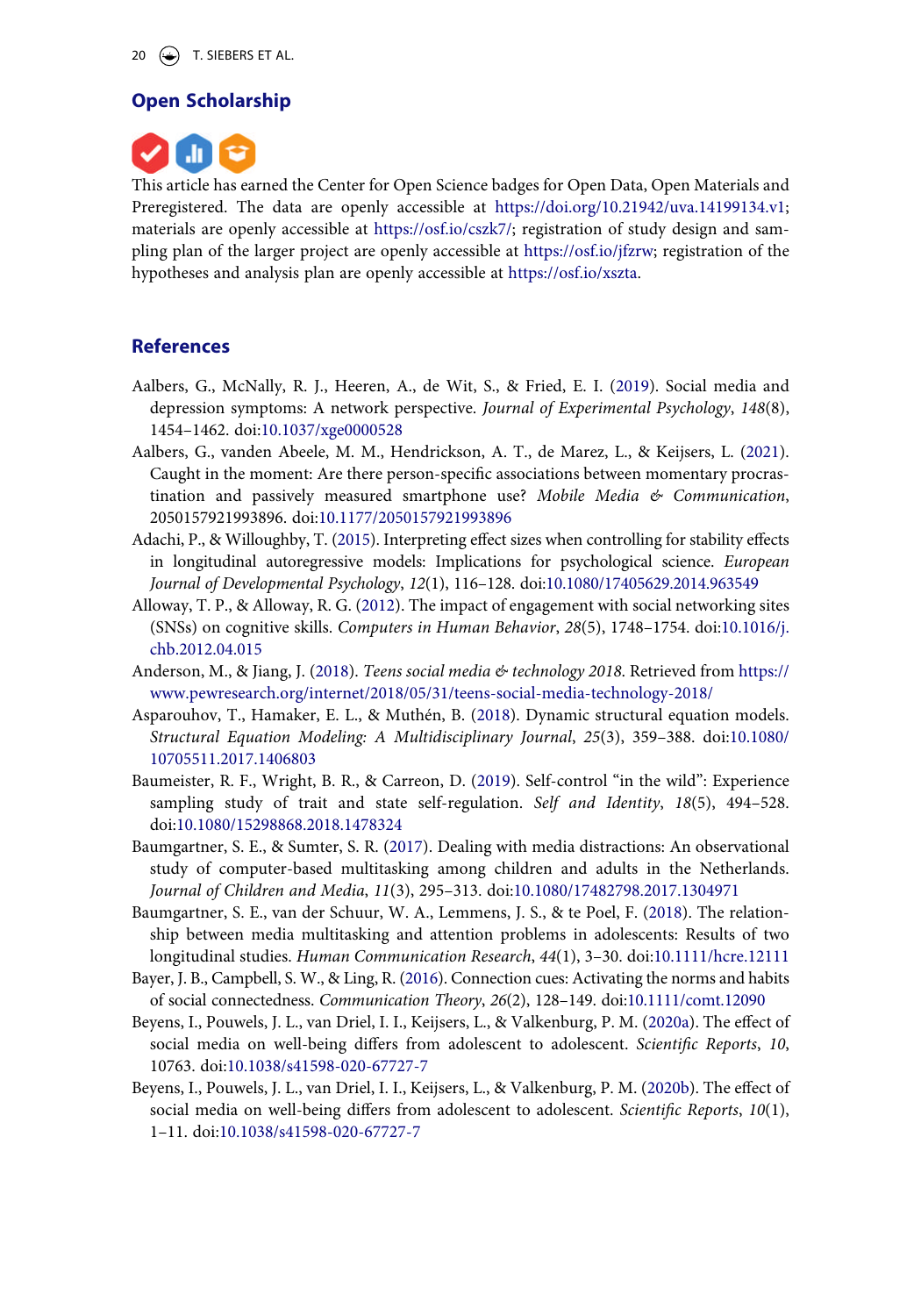- <span id="page-20-13"></span>Bolger, N., Zee, K., Rossignac-Milon, M., & Hassin, R. ([2019](#page-15-2), April 1). Causal processes in psychology are heterogeneous. *Journal of Experimental Psychology: General*, *148*, 601–618. doi:[10.1037/xge0000558](https://doi.org/10.1037/xge0000558)
- <span id="page-20-8"></span>Borca, G., Bina, M., Keller, P. S., Gilbert, L. R., & Begotti, T. [\(2015\)](#page-2-1). Internet use and developmental tasks: Adolescents' point of view. *Computers in Human Behavior*, *52*, 49–58. doi:[10.1016/j.chb.2015.05.029](https://doi.org/10.1016/j.chb.2015.05.029)
- <span id="page-20-16"></span>Brevers, D., & Turel, O. ([2019](#page-16-1)). Strategies for self-controlling social media use: Classification and role in preventing social media addiction symptoms. *Journal of Behavioral Addictions*, *8*  (3), 554–563. doi:[10.1556/2006.8.2019.49](https://doi.org/10.1556/2006.8.2019.49)
- <span id="page-20-5"></span>Brooks, S. [\(2015](#page-1-2)). Does personal social media usage affect efficiency and well-being? *Computers in Human Behavior*, *46*, 26–37. doi:[10.1016/j.chb.2014.12.053](https://doi.org/10.1016/j.chb.2014.12.053)
- <span id="page-20-11"></span>Chang, W., Cheng, J., Allaire, J., Xie, Y., & McPherson, J. ([2020](#page-6-0)). *shiny: Web application framework for R* (R package version 1.4.0.2). Retrieved from <https://CRAN.R-project.org/package=shiny>
- <span id="page-20-0"></span>Chin, B., Lindsay, E. K., Greco, C. M., Brown, K. W., Smyth, J. M., Wright, A. G., & Creswell, J. D. [\(2020\)](#page-0-1). Mindfulness interventions improve momentary and trait measures of attentional control: Evidence from a randomized controlled trial. *Journal of Experimental Psychology: General*. doi:[10.1037/xge0000969](https://doi.org/10.1037/xge0000969)
- <span id="page-20-7"></span>Cohen Kadosh, K., Heathcote, L. C., & Lau, J. Y. [\(2014\)](#page-2-2). Age-related changes in attentional control across adolescence: How does this impact emotion regulation capacities? *Frontiers in Psychology*, *5*, 111. doi:[10.3389/fpsyg.2014.00111](https://doi.org/10.3389/fpsyg.2014.00111)
- <span id="page-20-1"></span>Diamond, A. ([2013\)](#page-0-1). Executive functions. *Annual Review of Psychology*, *64*, 135–168. doi:[10.1146/annurev-psych-113011-143750](https://doi.org/10.1146/annurev-psych-113011-143750)
- <span id="page-20-15"></span>Fardouly, J., Magson, N. R., Johnco, C. J., Oar, E. L., & Rapee, R. M. ([2018](#page-16-2), July 1). Parental control of the time preadolescents spend on social media: Links with preadolescents' social media appearance comparisons and mental health. *Journal of Youth and Adolescence*, *47*(7), 1456–1468. doi:[10.1007/s10964-018-0870-1](https://doi.org/10.1007/s10964-018-0870-1)
- <span id="page-20-9"></span>Fleeson, W. ([2001](#page-2-3)). Toward a structure-and process-integrated view of personality: Traits as density distributions of states. *Journal of Personality and Social Psychology*, *80*(6), 1011. doi:[10.1037/0022-3514.80.6.1011](https://doi.org/10.1037/0022-3514.80.6.1011)
- <span id="page-20-4"></span>Fox, A. B., Rosen, J., & Crawford, M. ([2009](#page-1-3)). Distractions, distractions: Does instant messaging affect college students' performance on a concurrent reading comprehension task? *CyberPsychology & Behavior*, *12*(1), 51–53. doi:[10.1089/cpb.2008.0107](https://doi.org/10.1089/cpb.2008.0107)
- <span id="page-20-14"></span>Franchina, V., Vanden Abeele, M., van Rooij, A. J., Lo Coco, G., & De Marez, L. ([2018\)](#page-16-3). Fear of missing out as a predictor of problematic social media use and phubbing behavior among Flemish adolescents. *International Journal of Environmental Research and Public Health*, *15*  (10), 1–18. doi:[10.3390/ijerph15102319](https://doi.org/10.3390/ijerph15102319)
- <span id="page-20-12"></span>Gignac, G. E., & Szodorai, E. T. ([2016](#page-9-2), November 1). Effect size guidelines for individual differences researchers. *Personality and Individual Differences*, *102*, 74–78. doi:[10.1016/j.](https://doi.org/10.1016/j.paid.2016.06.069) [paid.2016.06.069](https://doi.org/10.1016/j.paid.2016.06.069)
- <span id="page-20-2"></span>Higgins, A. T., & Turnure, J. E. [\(1984](#page-0-2)). Distractibility and concentration of attention in children's development. *Child Development*, *55*, 1799–1810. doi:[10.2307/1129927](https://doi.org/10.2307/1129927)
- <span id="page-20-10"></span>Irons, J. L., & Leber, A. B. ([2020\)](#page-4-1). Developing an individual profile of attentional control strategy. *Current Directions in Psychological Science*, *29*(4), 364–371. doi:[10.1177/096372142092401](https://doi.org/10.1177/096372142092401)
- <span id="page-20-6"></span>Johannes, N., Meier, A., Reinecke, L., Ehlert, S., Setiawan, D. N., Walasek, N., . . . Veling, H. [\(2020\)](#page-1-2). The relationship between online vigilance and affective well-being in everyday life: Combining smartphone logging with experience sampling. *Media Psychology*, 1–25. doi:[10.1080/15213269.2020.1768122](https://doi.org/10.1080/15213269.2020.1768122)
- <span id="page-20-3"></span>Johannes, N., Veling, H., Verwijmeren, T., & Buijzen, M. [\(2019](#page-1-4)). Hard to resist? The effect of smartphone visibility and notifications on response inhibition. *Journal of Media Psychology: Theories, Methods, and Applications*, *31*(4), 214. doi:[10.1027/1864-1105/a000248](https://doi.org/10.1027/1864-1105/a000248)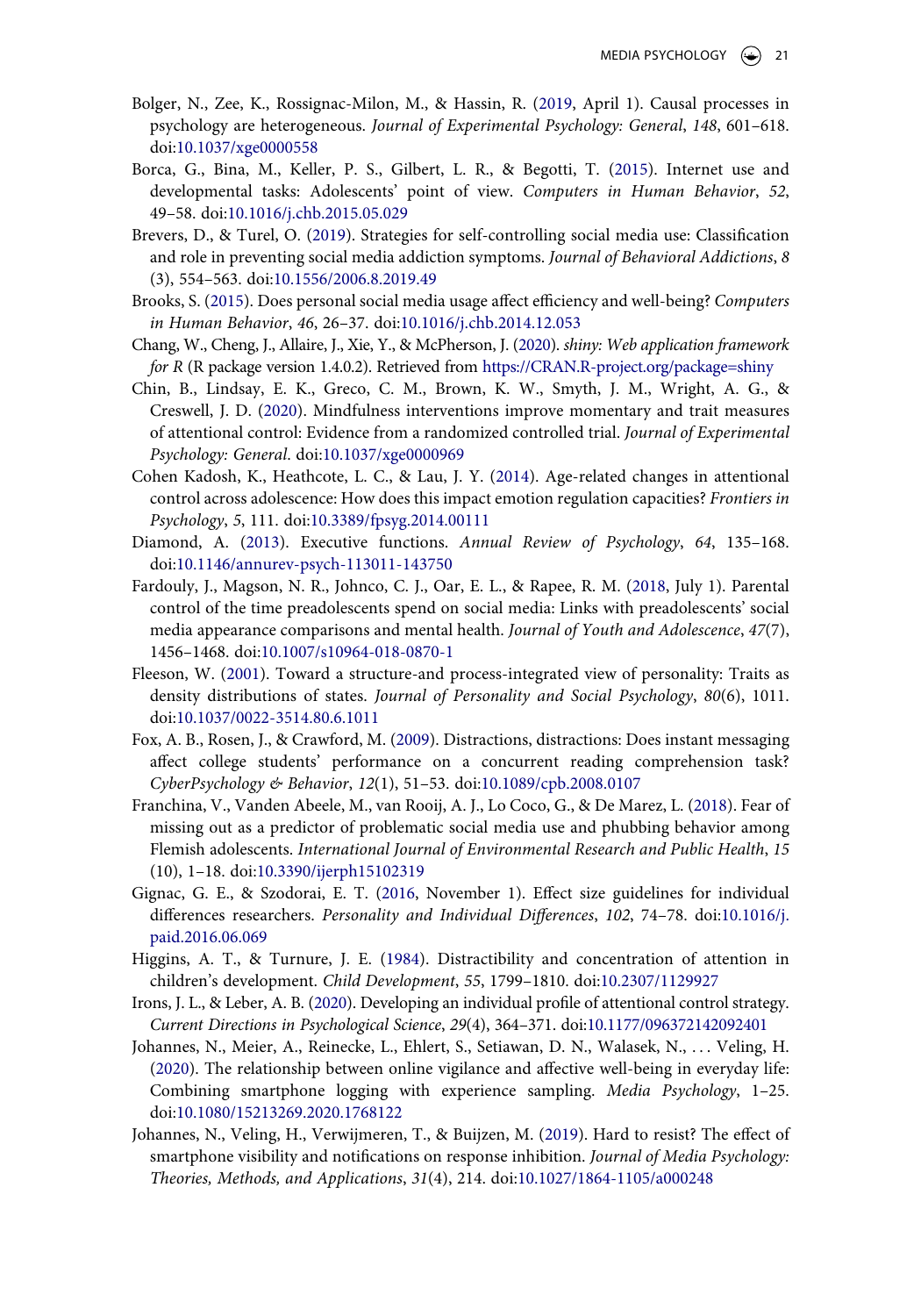- 22  $\left(\rightarrow\right)$  T. SIEBERS ET AL.
- <span id="page-21-14"></span>Karpinski, A. C., Kirschner, P. A., Ozer, I., Mellott, J. A., & Ochwo, P. [\(2013](#page-15-3)). An exploration of social networking site use, multitasking, and academic performance among United States and European university students. *Computers in Human Behavior*, *29*(3), 1182–1192. doi:[10.1016/j.chb.2012.10.011](https://doi.org/10.1016/j.chb.2012.10.011)
- <span id="page-21-2"></span>Kushlev, K., Proulx, J., & Dunn, E. W. [\(2016](#page-1-4)). "Silence your phones" smartphone notifications increase inattention and hyperactivity symptoms. In *Proceedings of the 2016 CHI conference on human factors in computing systems, San Jose California USA*.
- <span id="page-21-8"></span>Lerner, R. M., Lerner, J. V., & Chase, P. A. ([2019\)](#page-3-0). Toward enhancing the role of idiographicbased analyses in describing, explaining, and optimizing the study of human development: The sample case of adolescent  $\longleftrightarrow$  family relationships. *Journal of Family Theory & Review*, *11*(4), 495–509. doi:[10.1111/jftr.12347](https://doi.org/10.1111/jftr.12347)
- <span id="page-21-5"></span>Levine, L. E., Waite, B. M., & Bowman, L. L. ([2007\)](#page-1-0). Electronic media use, reading, and academic distractibility in college youth. *CyberPsychology & Behavior*, *10*(4), 560–566. doi:[10.1089/cpb.2007.9990](https://doi.org/10.1089/cpb.2007.9990)
- <span id="page-21-0"></span>Luna, B. ([2009](#page-0-2)). Developmental changes in cognitive control through adolescence. *Advances in Child Development and Behavior*, *37*, 233–278.
- <span id="page-21-1"></span>Luna, B., Garver, K. E., Urban, T. A., Lazar, N. A., & Sweeney, J. A. [\(2004](#page-0-2)). Maturation of cognitive processes from late childhood to adulthood. *Child Development*, *75*(5), 1357–1372. doi:[10.1111/j.1467-8624.2004.00745.x](https://doi.org/10.1111/j.1467-8624.2004.00745.x)
- <span id="page-21-4"></span>Mark, G., Iqbal, S., & Czerwinski, M. ([2017\)](#page-1-5). How blocking distractions affects workplace focus and productivity. In *Proceedings of the 2017 ACM International Joint Conference on Pervasive and Ubiquitous Computing and Proceedings of the 2017 ACM International Symposium on Wearable Computers, Maui Hawaii*.
- <span id="page-21-16"></span>Marker, C., Gnambs, T., & Appel, M. ([2018\)](#page-17-2). Active on Facebook and failing at school? Meta-analytic findings on the relationship between online social networking activities and academic achievement. *Educational Psychology Review*, *30*, 651–677. doi:[10.1007/s10648-](https://doi.org/10.1007/s10648-017-9430-6)  [017-9430-6](https://doi.org/10.1007/s10648-017-9430-6)
- <span id="page-21-3"></span>McCoy, B. R. ([2016\)](#page-1-3). Digital distractions in the classroom phase II: Student classroom use of digital devices for non-class related purposes. *Journal of Media Education, 7*(1), 5 - 32.
- <span id="page-21-12"></span>McNeish, D., & Hamaker, E. L. [\(2020](#page-8-0)). A primer on two-level dynamic structural equation models for intensive longitudinal data in Mplus. *Psychological Methods*, *25*(5), 610–635. doi:[10.1037/met0000250](https://doi.org/10.1037/met0000250)
- <span id="page-21-7"></span>Meeus, A., Eggermont, S., & Beullens, K. ([2018](#page-2-4)). Constantly connected: The role of parental mediation styles and self-regulation in pre- and early adolescents' problematic mobile device use. *Human Communication Research*. doi:[10.1093/hcr/hqy015](https://doi.org/10.1093/hcr/hqy015)
- <span id="page-21-10"></span>Molenaar, P. C. M., & Campbell, C. G. ([2009](#page-6-1)). The new person-specific paradigm in psychology. *Current Directions in Psychological Science*, *18*(2), 112–117. doi:[10.1111/](https://doi.org/10.1111/j.1467-8721.2009.01619.x) [j.1467-8721.2009.01619.x](https://doi.org/10.1111/j.1467-8721.2009.01619.x)
- <span id="page-21-13"></span>Muthén, B. ([2010](#page-11-1)). Bayesian analysis in Mplus: A brief introduction (Unpublished manuscript). Retrieved from <http://www.statmodel.com/download/IntroBayesVersion%201.pdf> .
- <span id="page-21-11"></span>Muthén, L. K., & Muthén, B. O. (1998-2017). Mplus User's Guide. Eighth Edition. Los Angeles, CA: Muthén & Muthén.
- <span id="page-21-6"></span>Odgers, C. L., & Jensen, M. R. [\(2020](#page-1-1), January 17). Annual research review: Adolescent mental health in the digital age: Facts, fears, and future directions. *Journal of Child Psychology and Psychiatry*, *61*, 336–348. doi:[10.1111/jcpp.13190](https://doi.org/10.1111/jcpp.13190)
- <span id="page-21-15"></span>Ophir, E., Nass, C., & Wagner, A. D. ([2009](#page-17-1)). Cognitive control in media multitaskers. *Proceedings of the National Academy of Sciences*, *106*(37), 15583–15587. doi:[10.1073/pnas.0903620106](https://doi.org/10.1073/pnas.0903620106)
- <span id="page-21-9"></span>Pouwels, J. L., Valkenburg, P. M., Beyens, I., van Driel, I. I., & Keijsers, L. ([2021\)](#page-4-2). Social media use and friendship closeness in adolescents' daily lives: An experience sampling study. *Developmental Psychology*, *57*(2), 309–323. doi:[10.1037/dev0001148](https://doi.org/10.1037/dev0001148)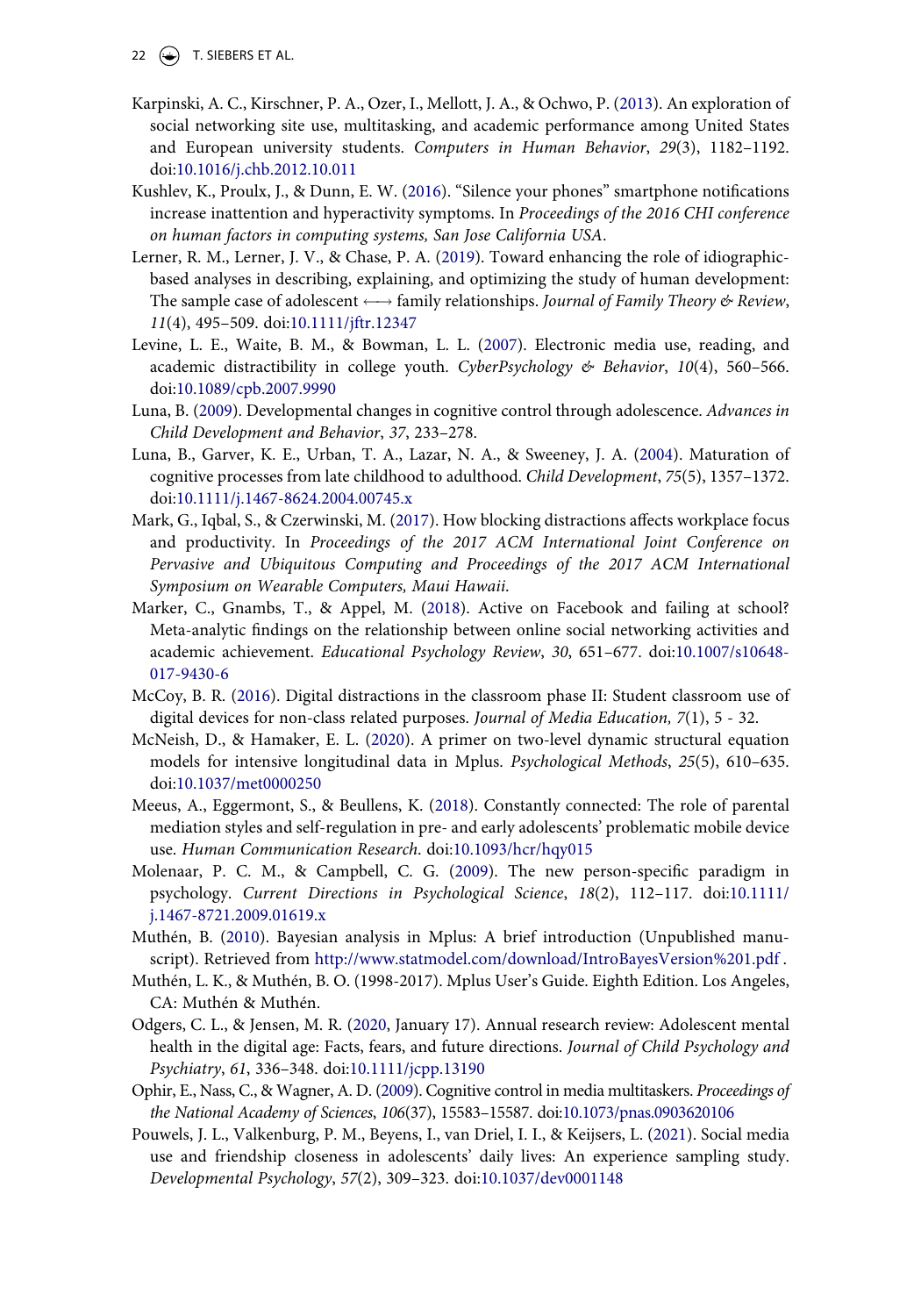- <span id="page-22-8"></span>R Core Team. [\(2020](#page-8-1)). *R: A language and environment for statistical computing*. R Foundation for Statistical Computing. Retrieved from <https://www.R-project.org/>
- <span id="page-22-16"></span>Ralph, B. C., Thomson, D. R., Cheyne, J. A., & Smilek, D. ([2014](#page-17-3)). Media multitasking and failures of attention in everyday life. *Psychological Research*, *78*(5), 661–669. doi:[10.1007/](https://doi.org/10.1007/s00426-013-0523-7) [s00426-013-0523-7](https://doi.org/10.1007/s00426-013-0523-7)
- <span id="page-22-12"></span>Reinecke, L., & Hofmann, W. [\(2016\)](#page-16-4). Slacking off or winding down? An experience sampling study on the drivers and consequences of media use for recovery versus procrastination. *Human Communication Research*, *42*(3), 441–461. doi:[10.1111/hcre.12082](https://doi.org/10.1111/hcre.12082)
- <span id="page-22-3"></span>Reinecke, L., Klimmt, C., Meier, A., Reich, S., Hefner, D., Knop-Huelss, K., . . . Vorderer, P. [\(2018\)](#page-2-5). Permanently online and permanently connected: Development and validation of the Online Vigilance Scale. *PloS One*, *13*(10), e0205384. doi:[10.1371/journal.pone.0205384](https://doi.org/10.1371/journal.pone.0205384)
- <span id="page-22-9"></span>Revelle, W. ([2020](#page-8-1)). *psych: Procedures for psychological, psychometric, and personality research*  (R package version 2.0.12). Northwestern University. Retrieved from [https://CRAN.](https://CRAN.R-project.org/package=psych) [R-project.org/package=psych](https://CRAN.R-project.org/package=psych)
- <span id="page-22-6"></span>Rideout, V., & Fox, S. [\(2018](#page-4-3)). *Digital health practices, social media use, and mental well-being among teens and young adults in the US*. Retrieved from<https://www.commonsensemedia.org/>
- <span id="page-22-1"></span>Riley, E., Esterman, M., Fortenbaugh, F. C., & DeGutis, J. ([2017\)](#page-1-6). Time-of-day variation in sustained attentional control. *Chronobiology International*, *34*(7), 993–1001. doi:[10.1080/](https://doi.org/10.1080/07420528.2017.1308951) [07420528.2017.1308951](https://doi.org/10.1080/07420528.2017.1308951)
- <span id="page-22-13"></span>Roca, J., Fuentes, L. J., Marotta, A., López-Ramón, M.-F., Castro, C., Lupiáñez, J., & Martella, D. [\(2012](#page-16-0)). The effects of sleep deprivation on the attentional functions and vigilance. *Acta psychologica*, *140*(2), 164–176. doi:[10.1016/j.actpsy.2012.03.007](https://doi.org/10.1016/j.actpsy.2012.03.007)
- <span id="page-22-5"></span>Rodriguez, M., Aalbers, G., & McNally, R. J. ([2021](#page-4-2)). Idiographic network models of social media use and depression symptoms. *PsyArXiv*. doi:[10.31234/osf.io/t4hc3](https://doi.org/10.31234/osf.io/t4hc3)
- <span id="page-22-4"></span>Russell, M. A., & Gajos, J. M. [\(2020\)](#page-3-0). Annual research review: Ecological momentary assessment studies in child psychology and psychiatry. *Journal of Child Psychology and Psychiatry*, *61*(3), 376–394. doi:[10.1111/jcpp.13204](https://doi.org/10.1111/jcpp.13204)
- <span id="page-22-10"></span>Schultzberg, M., & Muthén, B. ([2018](#page-9-3)). Number of subjects and time points needed for multilevel time-series analysis: A simulation study of dynamic structural equation modeling. *Structural Equation Modeling: A Multidisciplinary Journal*, *25*(4), 495–515. doi:[10.1080/](https://doi.org/10.1080/10705511.2017.1392862)  [10705511.2017.1392862](https://doi.org/10.1080/10705511.2017.1392862)
- <span id="page-22-7"></span>Schuurman, N. K., Ferrer, E., de Boer-Sonnenschein, M., & Hamaker, E. L. [\(2016\)](#page-8-2). How to compare cross-lagged associations in a multilevel autoregressive model. *Psychological Methods*, *21*(2), 206. doi:[10.1037/met0000062](https://doi.org/10.1037/met0000062)
- <span id="page-22-11"></span>Siebers, T., Beyens, I., Pouwels, J. L., & Valkenburg, P. M. [\(2021](#page-9-4)). *Data set belonging to Siebers et al. (2021). Social media and distraction: An experience sampling study among adolescents*  [Data set]. University of Amsterdam/Amsterdam University of Applied Sciences. doi:[10.21942/uva.14199134.v1](https://doi.org/10.21942/uva.14199134.v1)
- <span id="page-22-14"></span>Slater, M. D. [\(2007\)](#page-16-5). Reinforcing spirals: The mutual influence of media selectivity and media effects and their impact on individual behavior and social identity. *Communication Theory*, *17*(3), 281–303. doi:[10.1111/j.1468-2885.2007.00296.x](https://doi.org/10.1111/j.1468-2885.2007.00296.x)
- <span id="page-22-15"></span>Smith, L. B., & Thelen, E. ([2003\)](#page-16-6). Development as a dynamic system. *Trends in Cognitive Sciences*, *7*(8), 343–348. doi:[10.1016/s1364-6613\(03\)00156-6](https://doi.org/10.1016/s1364-6613(03)00156-6)
- <span id="page-22-2"></span>Stawarczyk, D., Majerus, S., Catale, C., & D'Argembeau, A. [\(2014\)](#page-2-6). Relationships between mind-wandering and attentional control abilities in young adults and adolescents. *Acta psychologica*, *148*, 25–36. doi:[10.1016/j.actpsy.2014.01.007](https://doi.org/10.1016/j.actpsy.2014.01.007)
- <span id="page-22-0"></span>Stothart, C., Mitchum, A., & Yehnert, C. [\(2015\)](#page-1-7). The attentional cost of receiving a cell phone notification. *Journal of Experimental Psychology: Human Perception and Performance*, *41*(4), 893–897. doi:[10.1037/xhp0000100.supp](https://doi.org/10.1037/xhp0000100.supp)